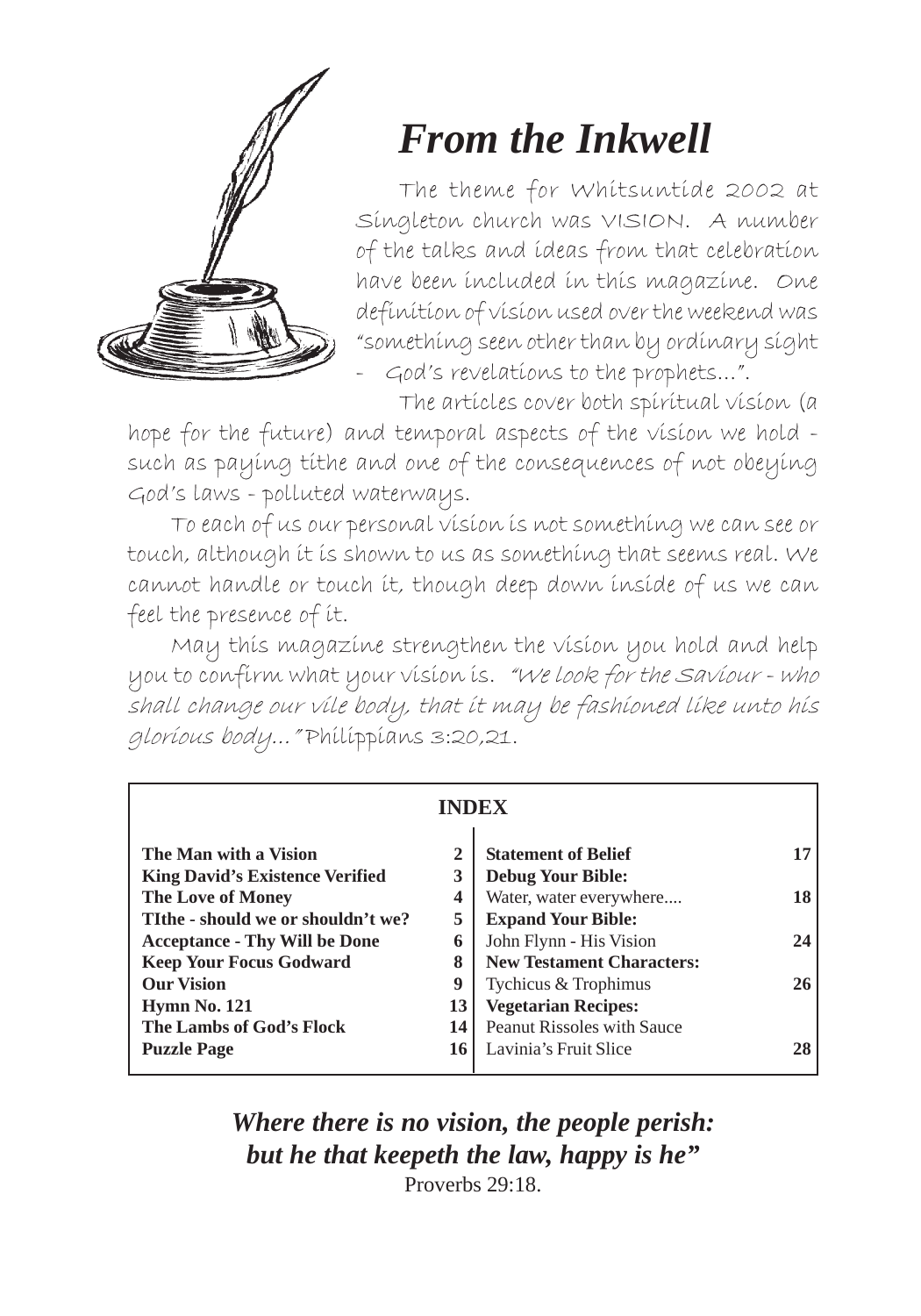## **The Man with a Vision**

There is one man in the Bible who's vision is often overlooked. We read of this man many times especially in the Old Testament, and we know that:

this man was a king;

this man was a man of great strength and activity;

this man was a mighty warrior;

this man was an author;

this man was a wealthy and rich man; this man was a musician;

this man was a good friend to Jonathan;

> this man was a shepherd boy and, yes, you guessed it, this man was David;

and the verse I'm referring to is in the Psalms - Psalm 27:4 where David writes, *"One thing have I desired of the Lord, that will I seek after; that I may dwell in the house of the Lord ALL the days of my life."*

So for all those things that David was, for all the knowledge that David had, to be all those things that he was, for all the authority and resources he had and for everything that David possessed, he knew there was only one thing to have. He only wanted one thing, and that was his vision – to dwell in the house of the Lord **ALL** the days of his life. We believe "house" in this instance means the "Spirit" of the Lord - ALL the days of our life.

Not just on some days; not just on Sundays; not just at Pentecost, but David's vision was to dwell in the Spirit, ALL the days of his life.

Like so many of us today, we just love to surround ourselves with "possessions" and "things" that will make our lives easier and more comfortable, but there is a place deep down inside of each of us, that only **Nancy GRAY 2**

God can fill. So often we try to fill that place with all those "things" and wonder why we don't feel satisfied.

This could be referred to as being materialistic. A lot of people think that being materialistic means to have a lot of 'material things' or possessions, but there were many great people in the Bible who had wealth, possessions and abundance – Abraham, Solomon, David, etc., and we wouldn't think of them as being 'materialistic'.

Therefore, being materialistic is not just having a lot of things, but being materialistic is when we use those things to try and satisfy or to fill that place in us that only God can fill.

Like David, our vision, or the one thing that we desire, is to have God fill that place in us ALL the days of our life, and for that to happen we need to come regularly into the presence of God, because that is where we are changed.

Jesus was regularly in the presence of God – teaching DAILY in the temple;Daniel was regularly in the presence of God – praying on his knees three times DAILY;

David was regularly in the presence of God – and spoke about performing his vows DAILY.

We need to get into what I love to call that "secret place" DAILY – the place where it is just us and God – the place where information and revelation can arrive from God unstained by anything else, so we can live a pure life for His glory.

And to have a pure life we need to have a pure mind, and we can't have a pure mind unless we wash it daily with the Word and Presence of God.

Just as we shower daily to wash our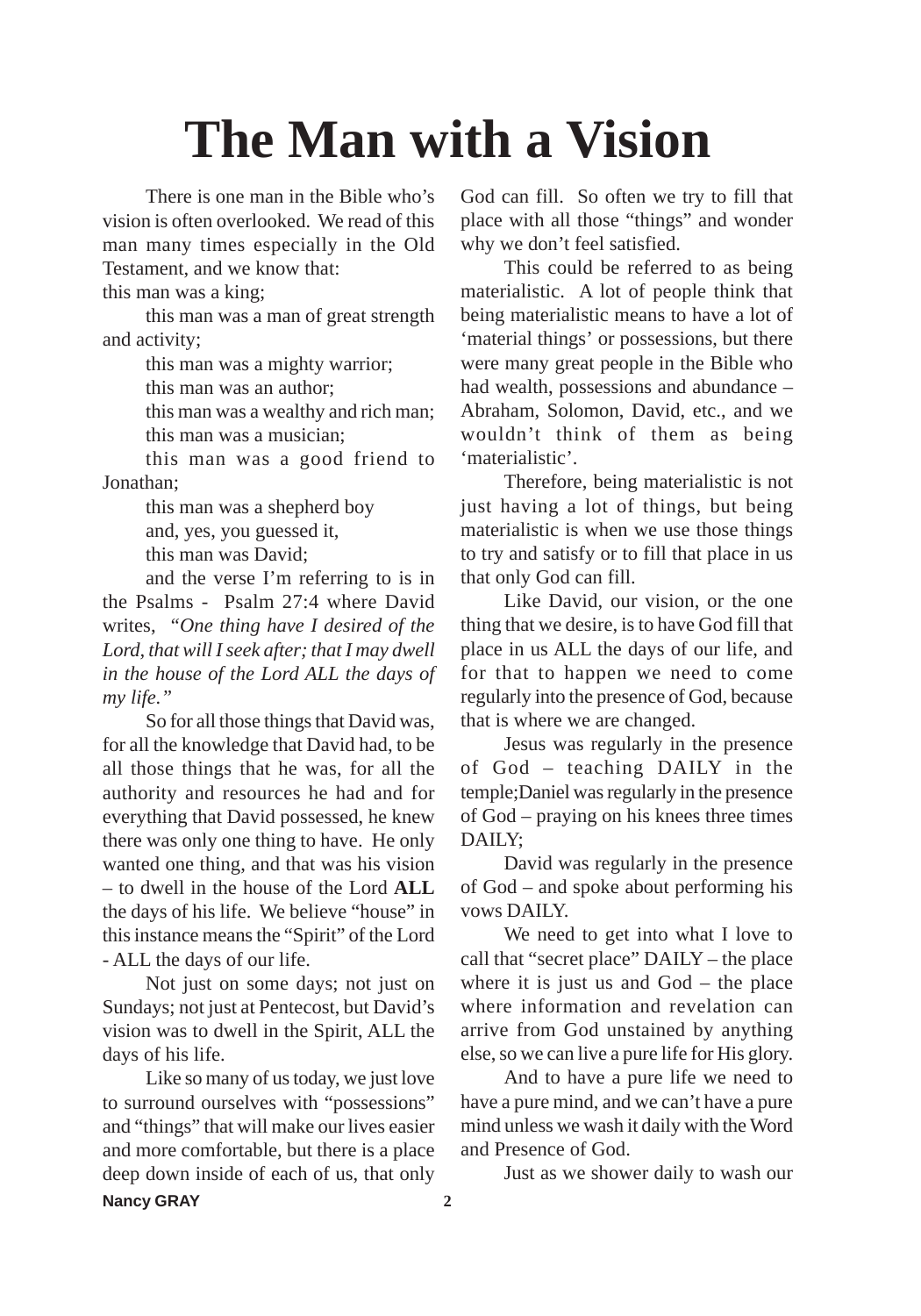bodies and keep the outside clean; so we need to come into the presence of God daily to wash our minds to keep them clean. Keeping our minds clean helps us to keep our focus and our vision clear.

There is an adversary out there, who has a vision of his own. The "vision" of the adversary is to use any tool that he can to break our focus and our vision towards God. He knows if he can do that, he will be able to get between us and God and separate and distance us from God, from the love of God and from the fulfilment of the promises and blessings of God in our lives.

John Wroe's word tells us that Israel will know every trick of Satan, and to combat any evil of the devil's tricks we need to keep focussed on our vision and apply wisdom.

Proverbs tells us that wisdom is the principle thing. Proverbs also tells us that wisdom can determine so many things in our temporal lives today. It has been said we never have a problem, we only have a 'wisdom' problem.

Wisdom is when we APPLY the Law of God or the Word of God appropriately and accurately in our lives. Wisdom is when we apply that knowledge and truth we know. It is only with wisdom that we can consciously choose to keep our focus and our vision God-ward. We need always to remember that the price of our vision is our eternal vigilance to that vision.

Like David, all Christians, when we come together to renew our vision within ourselves and our relationship with God, should seek that we may dwell in His Spirit ALL of the days of our lives – until He dwells fully in us eternally. Our body will then become the house of the Lord, and live in eternity (1 John 2:27, 3:1-2).

#### **King David's Existence Verified**

People often attack the historical accurcy of the Bible because many of the people and situations mentioned in the Bible cannot be supported by archaeology or science. Well recent discoveries in archaeology are bringing to light more and more details showing the historical accuracy of the Bible.

The House of David Inscription was found in 1993 next to the main gate of the biblical tribe of Dan. Dan was located in the far north of Israel. The inscription was probably erected by an Aramaic king after defeating the Israelites in battle around the 10th-9th centuries BC. Two words of the inscription astonished the archaeologists who deciphered it: "Bet David", meaning 'the House of David'. This is the first time



**The rock bearing the David inscription**

that support has been found for the Davidic dynasty and thus proving the historicity of the figure of King David.

**("Archaeological Diggings",** Vol.9, No. 4, Aug/Sep 2002, page 11.)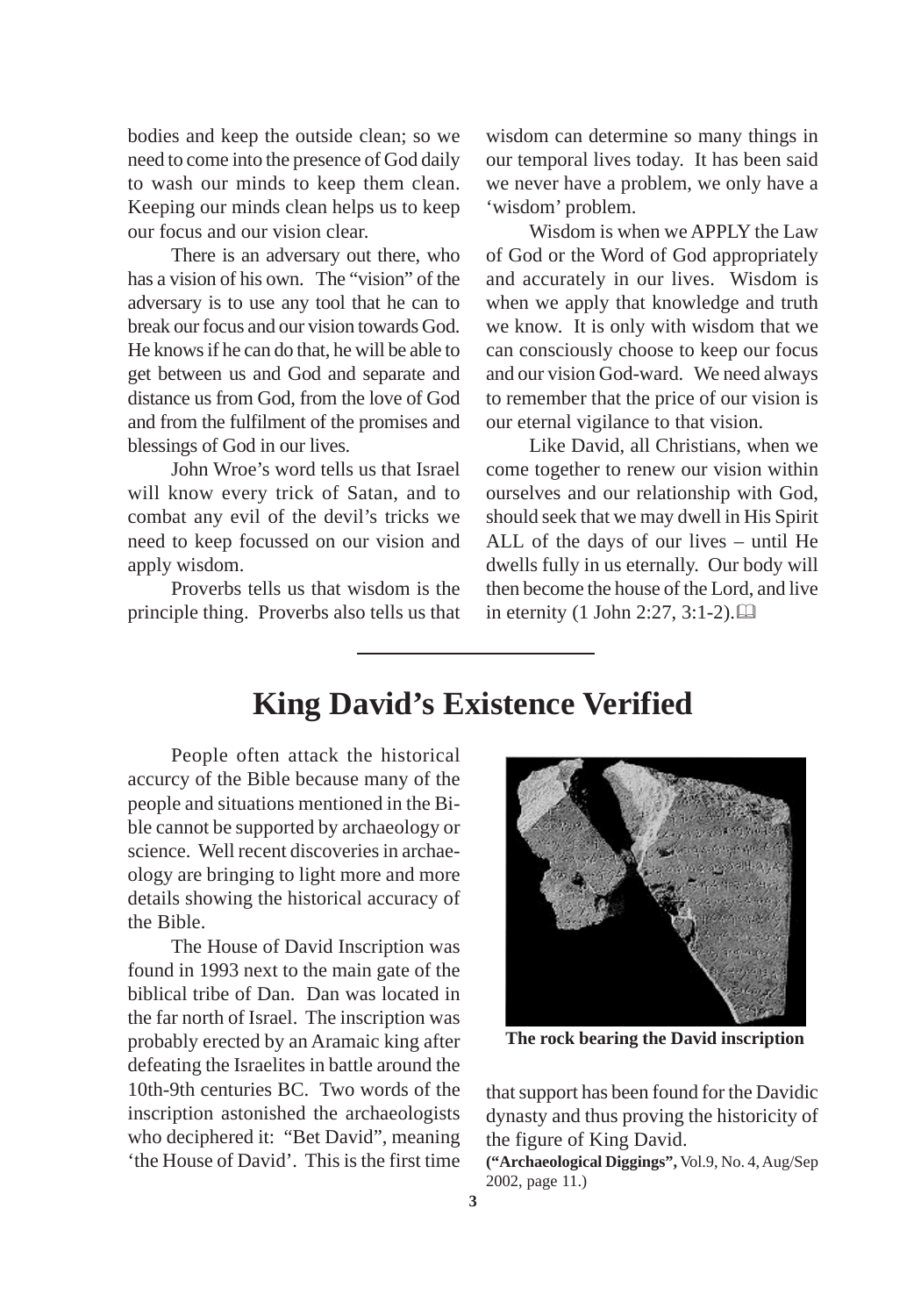## **The Love of Money - Clouded Vision**

Is there any other commodity that affects us more than money? Some people have too much, most not enough. Because of the influence of evil called greed, very few of us are satisfied with what we have, we all want a little more.

Man was ordained to work for a living by the sweat of his brow. We work to earn money.

Many folk try to get rich fast by buying lottery tickets, or gambling. Some succeed, most lose out. Never before in the time span of man has gambling been so prominent. Man is temped by big amounts – try to win a million is the catchcry of today.

The economy of the world is governed by money. How much we spend. How much we don't spend. What has all this got to do with vision?

Some people believe that God has allowed Satan to have control of the money to test humanity. The Bible says the love of money is the root  $\bullet$  of all evil (1) Timothy 6:10).

Think  $\mathbf{A}$   $\mathbf{B}$  about it. Would you have corruption and fraud

if you didn't have money? The acquisition of wealth is the hobby of today. Satan's job is to tempt us to do wrong, to choose his way rather than God's, so we sin and the result is the death of the body.

The Christian Israelite Church teaches us to do right. If you don't sin you will live. The decision to divide between money and God is ever present. To sort out the real value of our faith, God has asked that we pay a tenth of our earnings back to Him. This is commonly referred to as tithe. Tithe can be looked at in a number of ways. Everything that we have is by the grace of God. He gives us 100% and only asks for 10% back. But this to some is a big hurdle. Through the greed of the evil, it becomes hard to hand over this tenth to God.

My message to you is - if you are not paying tithe to God, think about it why? Look at the instructions regarding tithe. God has said He will open the windows of heaven and pour out a blessing if we do. Many times folk have said how they have been blessed, and how much further their money goes after paying tithe.

Tithe is not a new concept, Jacob vowed, that of all that God would give him, he would give a tenth back to Him (Genesis 28:22).

> Tithing is something we can all do.

It sets our heart with the right priorities. It is a test of our faith. Do you want to let God down?.

Money-

Used by Satan to destroy us. Used by God to test us to live.

Stanley GOULD 4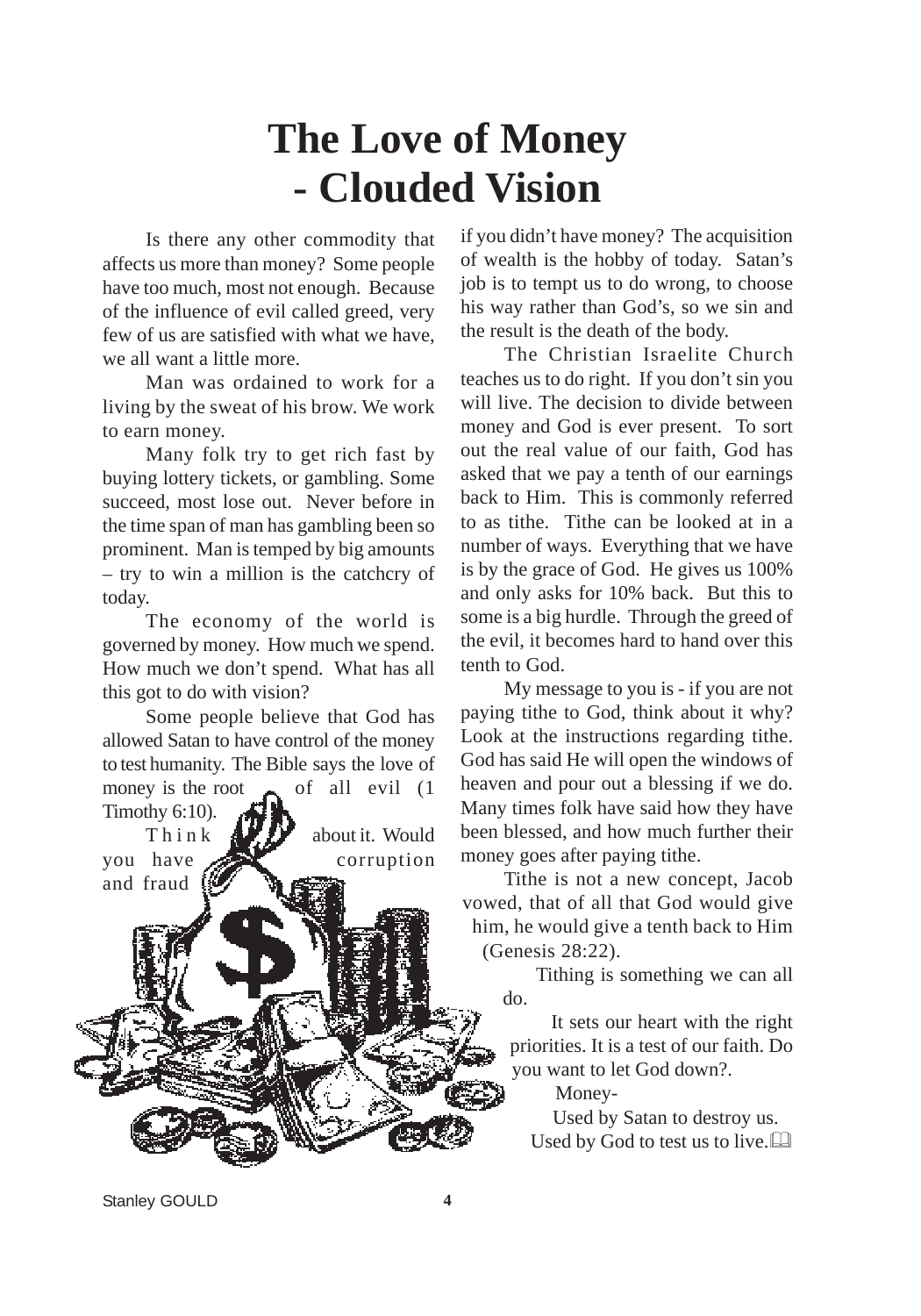## **Tithe - should we or shouldn't we?**

Matthew 23:23, *"Woe unto you, scribes and Pharisees, hypocrites! For ye pay tithe of mint and anise and cumin, and have omitted the weightier matters of the law, judgment, mercy, and faith: these ought ye to have done, and not to leave the other undone"*. (KJV)

*"Woe to you, scribes and Pharisees, hypocrites! for you tithe mint and dill and cummin, and have neglected the weightier matters of the law, justice and mercy and faith; these you ought to have done, without neglecting the others."* (RSV)

*"Woe to you, teachers of the law and Pharisees, you hypocrites! You give a tenth of your spices—mint, dill and cummin. But you have neglected the more important matters of the law—justice, mercy and faithfulness. You should have practiced the latter, without neglecting the former."* (NIV)



Many people criticize the payment of tithe using as their argument that they believe the New Testament does not mention anything about paying tithe. If you read Matthew 23:23 and 4 translations are given above, the payment of a tenth of your earnings or produce **ought to have been done**, in other words should be done, but not at the neglect of the other matters of the law, being justice, mercy and faith.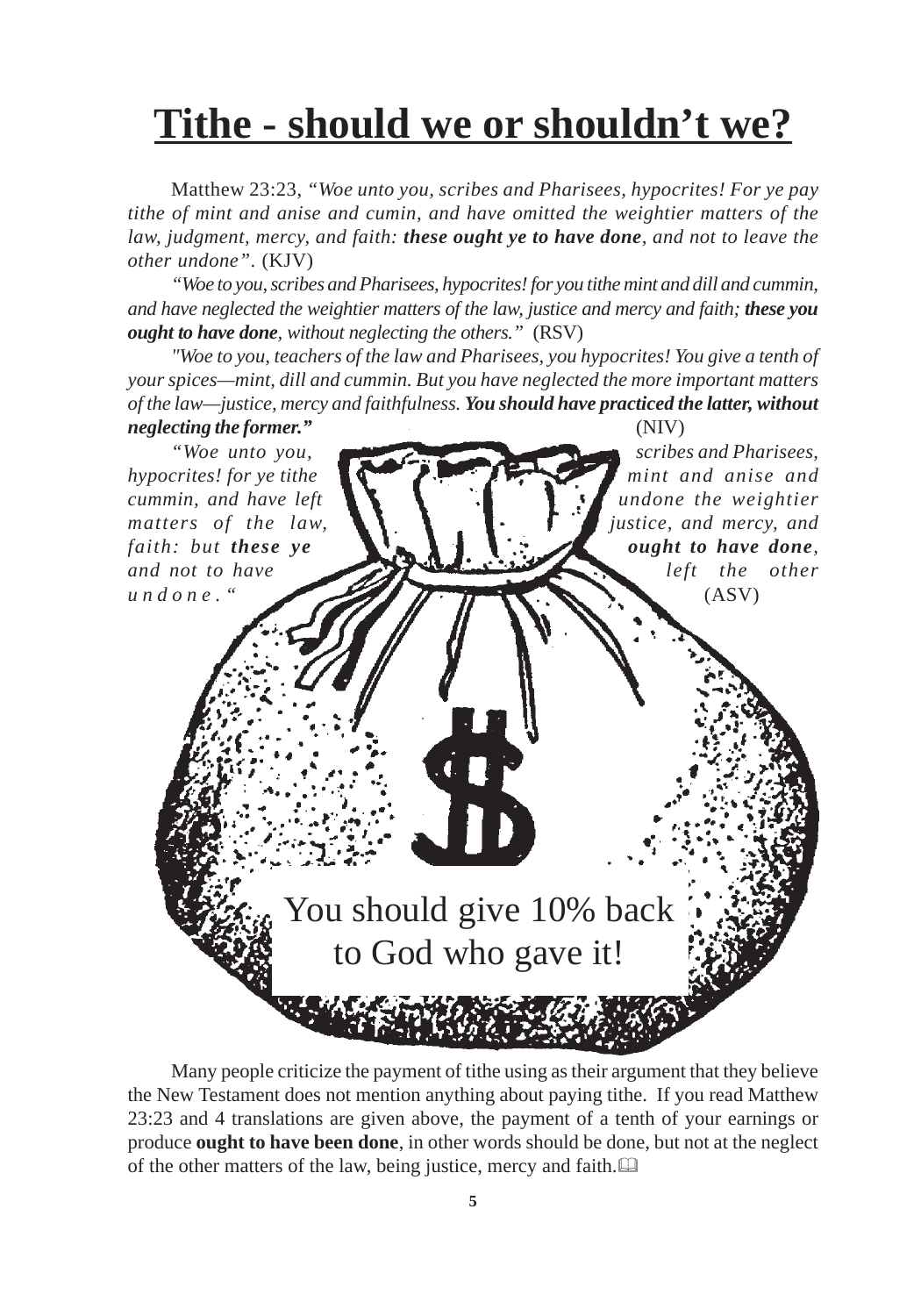### Acceptance - Thy Will Be Done

What was your reaction when you heard of the two aeroplanes ploughing into the side of the tallest buildings in the World – the World Trade Centre buildings, on September 11<sup>th</sup> 2001?

Those poor people! How could people be so cruel to others! Well God said evil would get worse, but I don't think we ever thought it would get that bad.

We are over the initial shock of it now, and we have seen how security has increased on all airlines, mail, parcels and packages being transported, and so many other ways. But how about the individual, you and me? How has it affected our personal life, our inner self, our peace of mind?

Please don't dismiss this question without thinking about it. You and me, in our inner self, are we still disturbed at what happened ? We can soon dismiss the topic and say, well it happened, and that is it, but is there a greater message in there for us?

Luke 21:10,11,26,28, tells us that, *"Nation shall rise against nation, and kingdom against kingdom: and great earthquakes shall be in divers places, and famines, and pestilences; and fearful sights and great signs shall there be from heaven…Men's hearts failing them for fear, and for looking after those things which are coming on the earth…And when these things begin to come to pass, then look up, and lift up your heads; for your redemption draweth nigh."*

The times in which we are living are the fulfillment of these prophecies. We are living in the time when our redemption, our saving grace through the Two Immortal Spirits (Christ and the Holy Ghost - Jerusalem Above) that come from God, is going to show itself and give "Peace of Mind and Body" to **Paul GRAY 6**

those who trust in God.

And again, *"…in me ye shall have peace. In the world ye shall have tribulation: but be of good cheer; I have overcome the world"* John 16:33. What a wonderful promise, you and I are promised peace of mind, even though the World is in turmoil. How do we get this peace of mind? As Christians through trusting in Jesus, and then, as Christian Israelites, developing that trust through the help of the Two Immortal Spirits.

Our greatest danger is that our faith is undermined by things that happen in this world, and more personally, in our own life. Why do accidents happen? Why is so and so sick all the time? Why did so and so die - they were such a good person? Why do little children and babies die? We could go on and on, but you know what I mean, the personal distresses that have happened in your circle of life. James speaks of an interesting point in chapter 1:2,3, think about again now; with us, *"My brethren, count it all joy when ye fall into divers temptations"* and why are we to treat temptations joyfully, *"knowing this, that the trying of your faith worketh patience".* Having your faith tried actually increases your faith and builds upon a more intimate relationship with God.

From this we can deduce that trials are a blessing - but only if we recognise temptation as being due to the evil tempting the good in us. We must try to rise above it, to be strong in our faith, keeping our focus upon God and our vision true on His divine Will for us. You know, and I know, that this World is a trial place between good and evil, so these things have to come to pass to try the faith of people. In this way then, we will be stronger for God because our faith has been tried and tested. How do we succeed?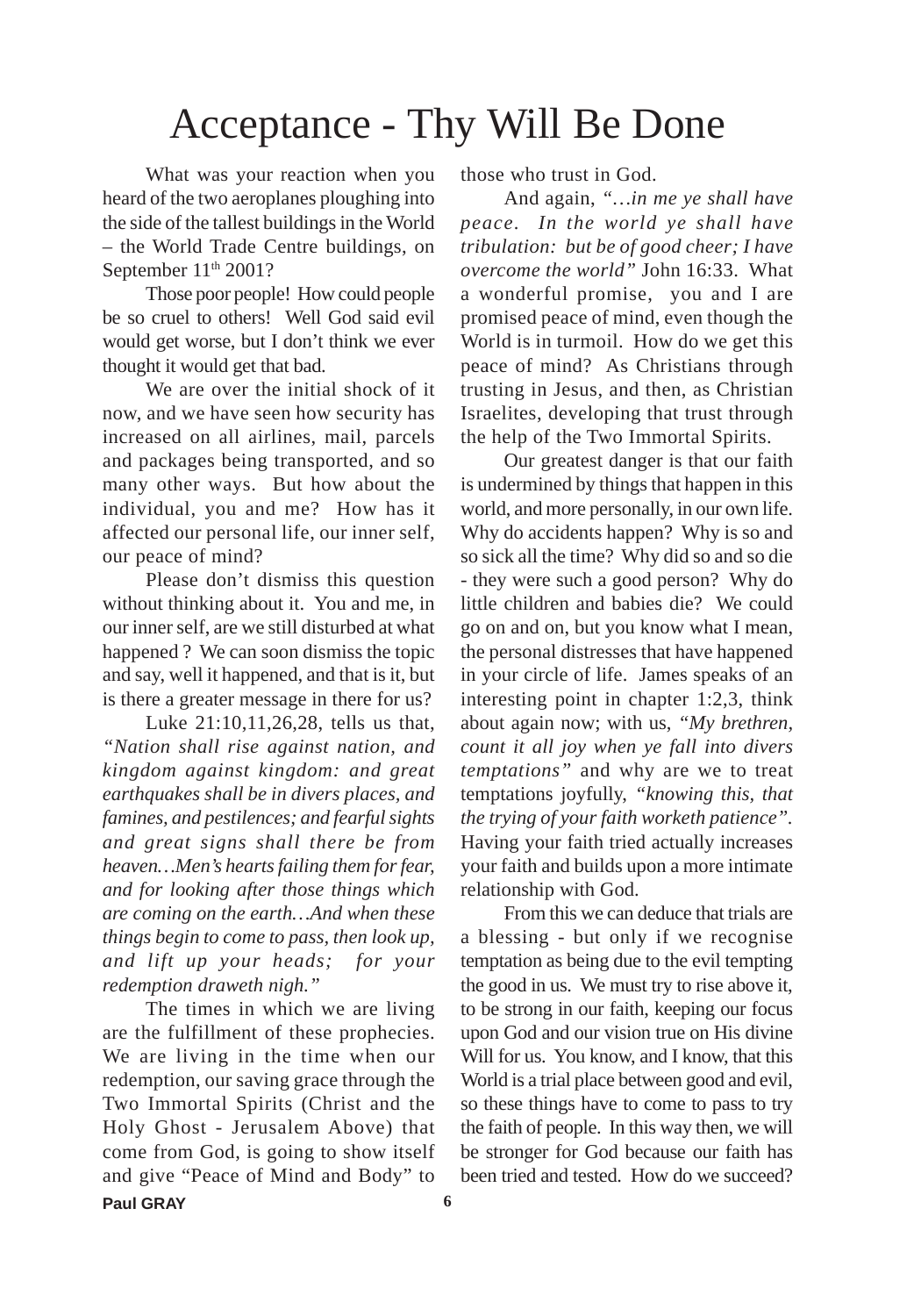By being stronger than ever in our acceptance and loyalty to God, that He is in ultimate control. God has allowed Satan to exert enormous powers and influences so that mankind can be tried and proved, demonstrating through their faith their depth of love and acceptance of God.

Within the doctrine of the Christian Israelite Church is the vision of the "Hope of the Life of the Body". This hope is that the 144,000 will be saved, spirit, soul and body (as with Enoch and Elijah) not experiencing physical death, to live with Jesus Christ in the next world. There is a problem though, members of the Christian Israelite Church do show the outward display of physical death and die. Now regarding members in the Church dying, in our Church teachings we are taught about some of the "Mansions in my Fathers House". John Wroe expanded this further in his books known as Divine Communications, where he tells us that the aspiration of the Christian Israelite Church to become the Immortal Bride of Christ -is the ultimate that anyone could aim for. What a pinnacle that is - a condition almost beyond our realisation; God has prophesied that there will be 144,000 who will attain to this glorious state, at Jesus' return

And what of those who have this ambition, and through distance of time are not there at the time of the change? We are told there is to be an Incorruptible Bride. This group will also be 144,000, and they have to be there to fulfil God's prophecy. These are of those who held the faith of the life of the body, but received that of the soul.

Then besides them, there is to be a group referred to as the Just Men Made Perfect, those who have appeared to die, but have been translated, like Enoch and Elijah.

We are also told that the resurrection of those who have died in this faith is a different Mansion to that of those who have looked to save the soul.

Very interesting, the knowledge that those who have had this faith, and passed from this life, are working as ministering spirits to those who are alive, and who still have this faith. Those wonderful people, who kept true to their faith and hope, even against all the odds this world can stack against them, are still about us as ministering spirits. They can help those who still believe and pray for their same ambition, to stand for good, and to overcome the evil, and present themselves to be the immortal Bride of Christ and to have evil cast out of their physical bodies. Are we just being jealous, that we want these people to live on, with us, rather than that they should fulfil their special calling with God ?

This same God who delivered Israel our of Egypt against those great odds, has said He will deliver those who have the hope of overcoming the evil, and who present their body as a house for Him to dwell in, to be the Immortal Bride of Christ. God has said and He will do it.

Individually Christian Israelites are not alone. Christian Israel believe that we have the spirits of those who have had the Faith of Immortality before ready to minister to us. We have Christ and Jerusalem Above ready to occupy our mind and heart, but there is one barrier - the evil - and until we elect for God to overcome it and cast it out from within us, Satan will still activate it and try us. It is not easy, but is anything that has a great reward attached easy?

What a vision Christian Israel can have - something to strive for, and even if we do not get the pinnacle of this vision, we will achieve a reward for our effort.

Acceptance of things that happendo we object and doubt when we have difficulties and problems, or do we accept that events happen with the 'permission of God', knowing it is working ultimately for our good.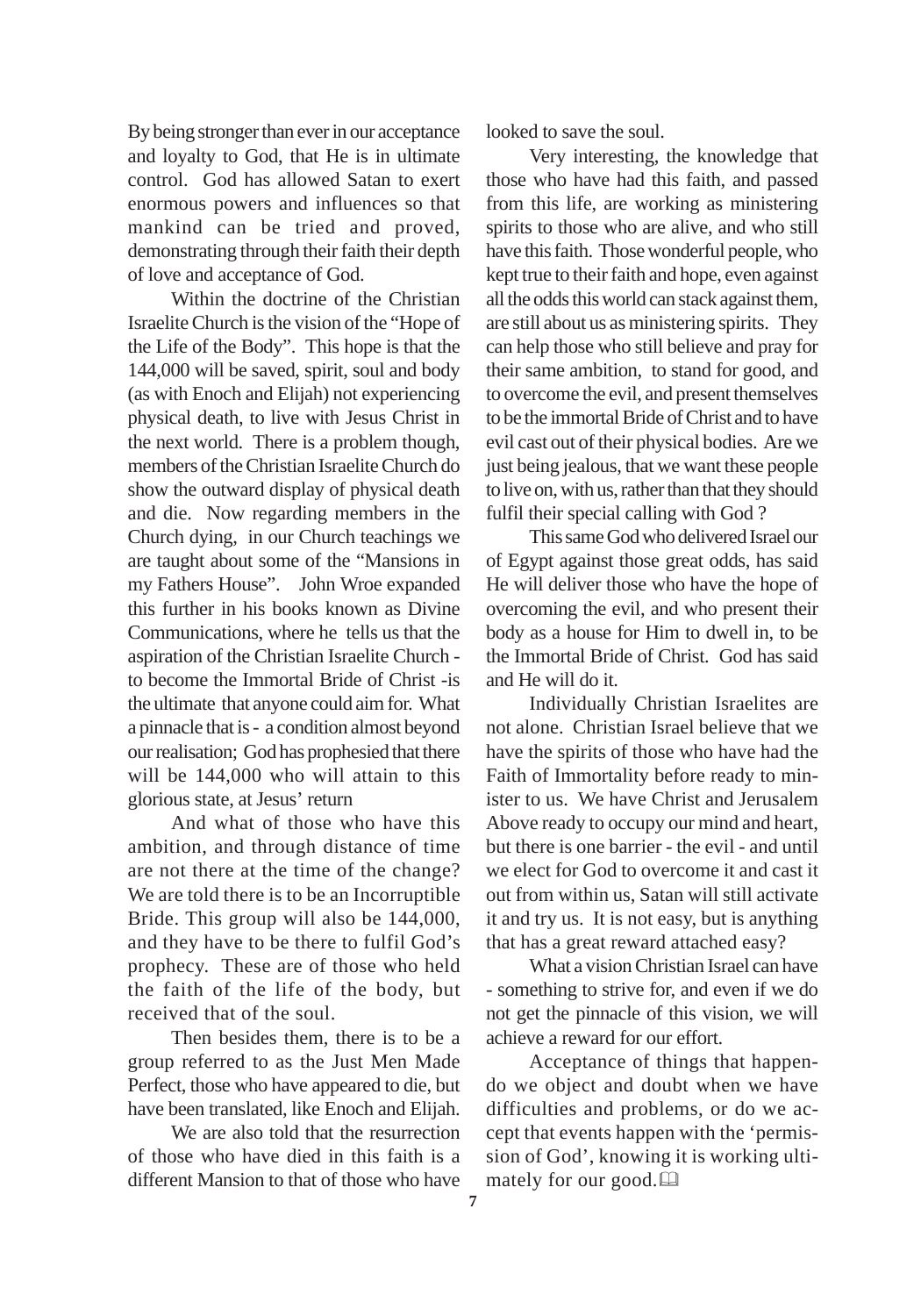#### **Keep Your Focus Godward**

One of the greatest ways of keeping you internal eye 'true' is to actively and prayerfully pursue the 'Fruits of the Spirit' (Galatians 5:22). Attitude affects your vision and this very subject was dealt with with maximum effect in this short story by G.W. Target entitled "The Window". The story tells of two men, both seriously ill, who occupied the same small hospital room. One man was allowed to sit up in his bed for an hour each afternoon to help drain the fluid from his lungs. His bed was next to the room's only window. The other man had to spend all his time flat on his back.

The men talked for hours on end. They spoke of their wives and families, their homes, their jobs, their involvement in the military service, where they had been on vacation. And every afternoon when the man in the bed by the window could sit up, he would pass the time by describing to his roommate all the things he could see outside the window. The man in the other bed began to live for those one-hour periods where his world would be broadened and enlivened by all the activity and color of the outside world.

The window overlooked a park with a lovely lake, the man said. Ducks and swans played on the water while children sailed their model boats. Lovers walked arm in arm amid flowers of every colour of the rainbow. Grand old trees graced the landscape, and a fine view of the city skyline could be seen in the distance. As the man by the window described all this in exquisite detail, the man on the other side of the room would close his eyes and imagine the picturesque scene.

One warm afternoon the man by the window described a parade passing by. Although the other man couldn't hear the band, he could see it in his mind's eye as the gentleman by the window portrayed it with descriptive words. Unexpectedly, an alien thought entered his head: *Why should he have all the pleasure of seeing everything while I never get to see anything?* It didn't seem fair.

As the thought fermented the man felt ashamed at first. But as the days passed and he missed seeing more sights, his envy eroded into resentment and soon turned him sour. He began to brood and he found himself unable to sleep. *He* should be by that window - that thought now controlled his life.

Late one night as he lay staring at the ceiling, the man by the window began to cough. He was choking on the fluid in his lungs. The other man watched in the dimly lit room as the struggling man by the window groped for the button to call for help. Listening from across the room, he never moved, never pushed his own button which would have brought the nurse running. In less than five minutes the coughing and choking stopped, along with the sound of breathing. Now there was only silence - deathly silence.

The following morning the day-nurse arrived to bring water for their baths. When she found the lifeless body of the man by the window, she was saddened and called the hospital attendants to take it away - no words, no fuss. As soon as it seemed appropriate, the other man asked if he could be moved next to the window. The nurse was happy to make the switch, and after making sure he was comfortable, she left him alone.

Slowly, painfully, he propped himself up on one elbow to take his first look. Finally, he would have the joy of seeing it all himself. He strained to look out the window beside the bed.

It faced a blank wall.

Our circumstances don't make us joyful, our attitude does, and if you can inject joy into your attitude your vision remains clearer.

**8** "The Window and Other Essays", G. W. Target, (Boise, Idaho: Pacific Press Publishing Association, 1973), pages 5-7.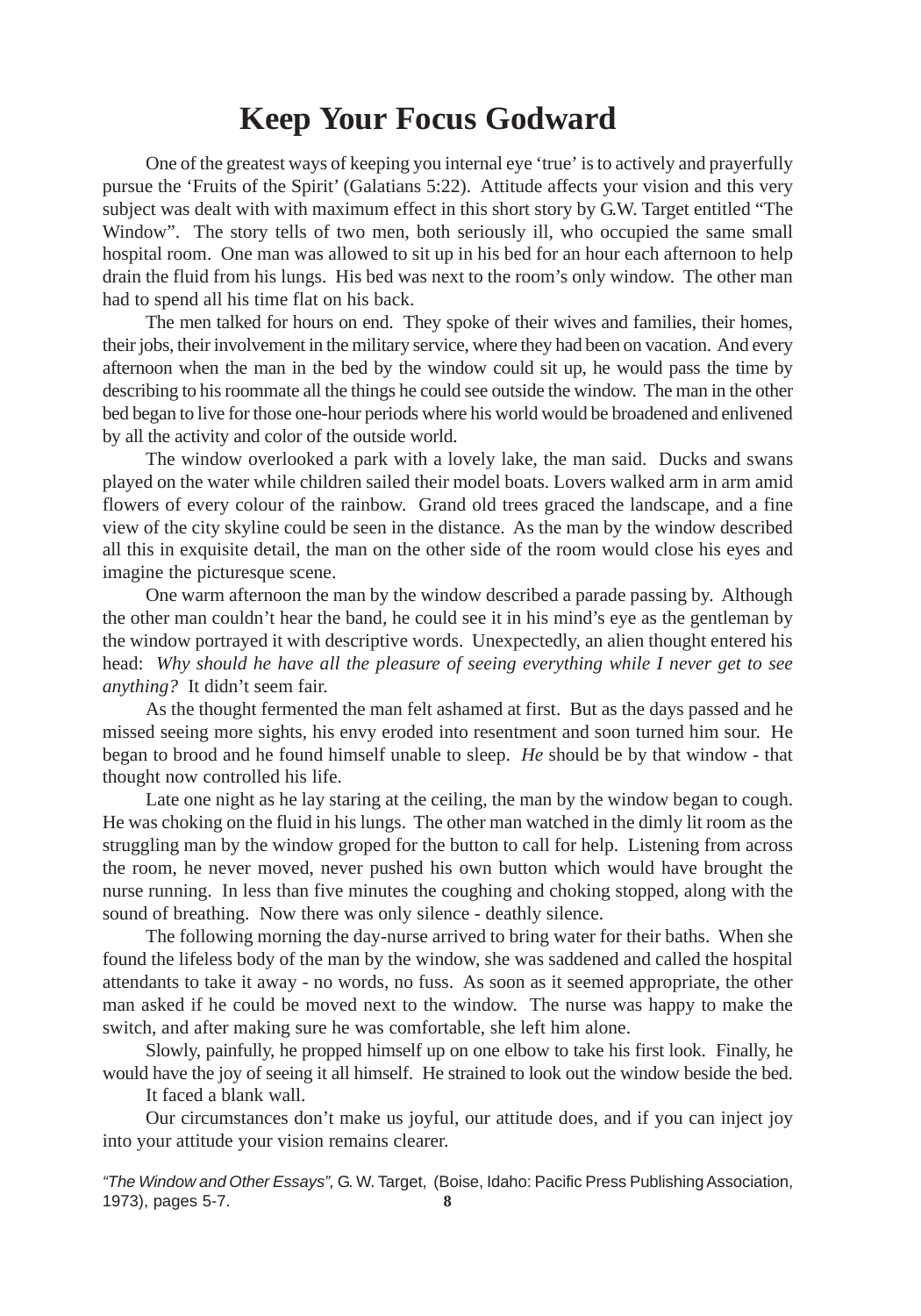*Our Vision*

In the time we have, I can tell only of a few major conditions that are going to take place, hoping that through it, we will get a better insight into the Vision of the Faith of the Christian Israelite.

Be encouraged by the words of Revelation 7:3. The four angels ready to cause destruction were instructed, *"Hurt not the earth, neither the sea, nor the trees, till we have sealed the servants of our God in their foreheads"*. Are you sealed to God?

Malachi 4:1 tells us the earth will burn as an oven and that the wicked will be as stubble, a cleansing for the New Creation. Revelation 16:16 speaks of the last great battle at the site of Armageddon, when armies from the north will come down to fight against Israel and God will intervene for them, destroying the wicked who have risen up against them.

The Southcottian Movement ask people to become sealed by the signing of a pledge for the overthrow of Satan and the removal of evil. The

Christian Israelite Church believes this sealing is by making an agreement with God that they may do His Will completely if He will impart His two Immortal Spirits (Christ and Jerusalem Above or the Male and Female Spirits) to guide them; they enter into a Marriage Contract or Covenant with God for this spiritual strength.

One of the truths that are spoken about both in the Bible and in John Wroe's Journal known as Divine Communications, is the physical change that is to come upon the earth by a great earthquake. Revelation says, *"…thunders and lightnings; and there was a great earthquake, such as was not since men were upon the earth, so mighty an earthquake, and so great…and every island fled away and the mountains were not found"* Revelation 16:18,20.

Now, Isaiah in one of his prophetic utterances said that the earthquake would destroy the tongue of the Red Sea, and there would be a highway for Israel to go to Jerusalem (Isaiah 11:15,16), but these two quotes leave us not knowing what is to happen until we read in John Wroe's Divine Communications Volume 3 that:

"The shocks and earthquakes

that have been are only as a drop before the shower. Do you suppose you will have to cross the ocean to Jerusalem? I tell you nay: for as man's body is convulsed by fits, so this planet will be convulsed in the same way till all the islands of the sea become one, and Jerusalem be in the centre of it: so that the planet will be a fixed body, then it will be all one season, as it will be with the natural immortal body; the planet then shall no more turn upon its axis, nor the moon withdraw its shining,

**Paul GRAY 9**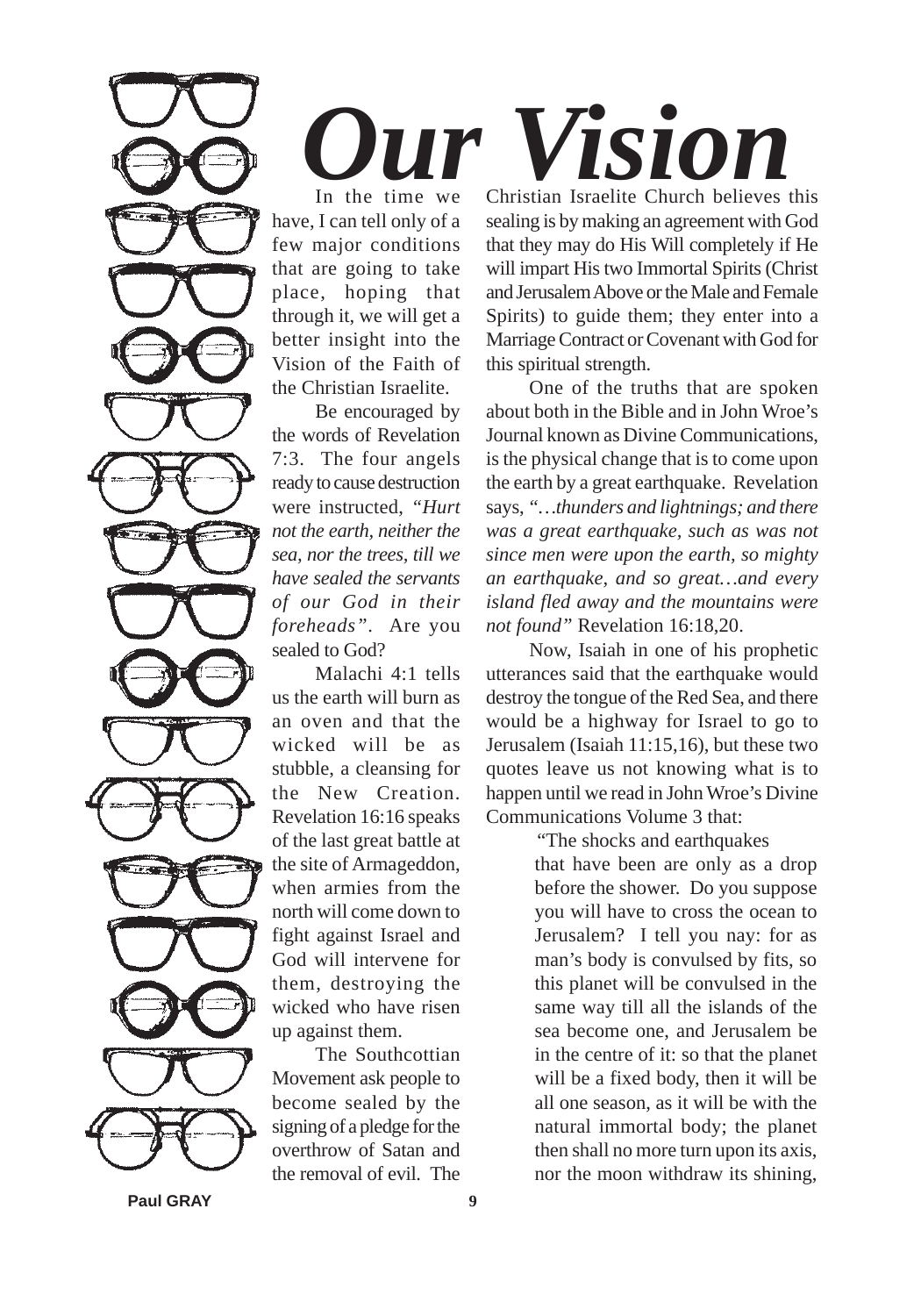nor the sun set any more: for the whole planet shall be watered upwards with dews and springs of waters, which will be seen on the highest mountains"

(dated 25th September 1843).

In Divine Communications Volume 1 this idea is dealt with again:

> "There shall be an earthquake, the greatest that ever was before, neither shall there be any like it…at that day your lands shall be watered with mists from these rivers; there shall be no more boisterous winds; there shall be no more corruption" (dated  $25<sup>th</sup>$  August, 1825).

And now, why is all this done?

"Now I will tell thee what I will do: I have given the whole earth for a possession to the twelve tribes: I will divide this ball into two parts. And I will cause the sea to go to one place, and it shall be called a lake, and I will cause rivers to go round my ball, and the lake shall feed them, and feed the veins to give waters to the springs, and I will water the planet by a mist: for I will divide the planet into twenty four counties, and Jerusalem is my house which I will dwell in…"

(D.C. Vol.1, dated 28<sup>th</sup> May, 1824).

What an earthquake! But we have no need to fear because it is done for the descendants of Israel. All the land will come together, the earth not turning on its axis, is hard to try to analyse, but it is interesting to ponder on…but the most important point is that it is done to reshape the earth to make it better for Israel. Possibly it is the reverse of what the Flood did, bringing the earth back to the conditions of the Garden of Eden.

Our understanding of the order of things and how they will take place is limited by our inability to visualise them. We try to fit everything we read about into mind pictures, but really many things we read about

are beyond the knowledge and description of what we know now. When we think of Jesus returning, we conjure up a picture something like a person coming down from heaven without needing stairs; perhaps some have seen pictures painted like this. I feel this is inadequate. The Gospel of Matthew tells us, *"For the Son of man shall come in the glory of his Father with his angels; and then he shall reward every man according to his works"* Matthew 16:27. Daniel says, *"And at that time shall Michael stand up, the great prince which standeth for the children of thy people…and many of them that sleep in the dust of the earth shall awake, some to everlasting life, and some to shame and everlasting contempt…and at that time thy people shall be delivered, everyone that shall be found written in the book"* Daniel 12:1,2.

The apostle Paul in 1 Thessalonians 4:15-18 tells us when Jesus comes He will be met by those who are alive. In the Divine Communications Volume 2 it explains,

> "Those who are alive and remain in full faith of the redemption of their bodies, when their spirit, which their soul and body dwell in, shall enter in with the Spirit (the Comforter) which has been hid with Christ in God (Colossians 3:3), into their natural bodies, making them of Him, then they shall be caught up in the air to meet their Lord, their Husband, that Spirit making their bodies lighter than the natural air, so that their breath is their wings…these bodies being mortal changed to immortal, the Spirit with their spirits being put within their temples, caught up in the clouds, meeting the Lord at His coming. So will they ever be with Him, He dwelling in them, they dwelling upon this planet…".

Revelation speaks of this group of people being as a Bride adorned for her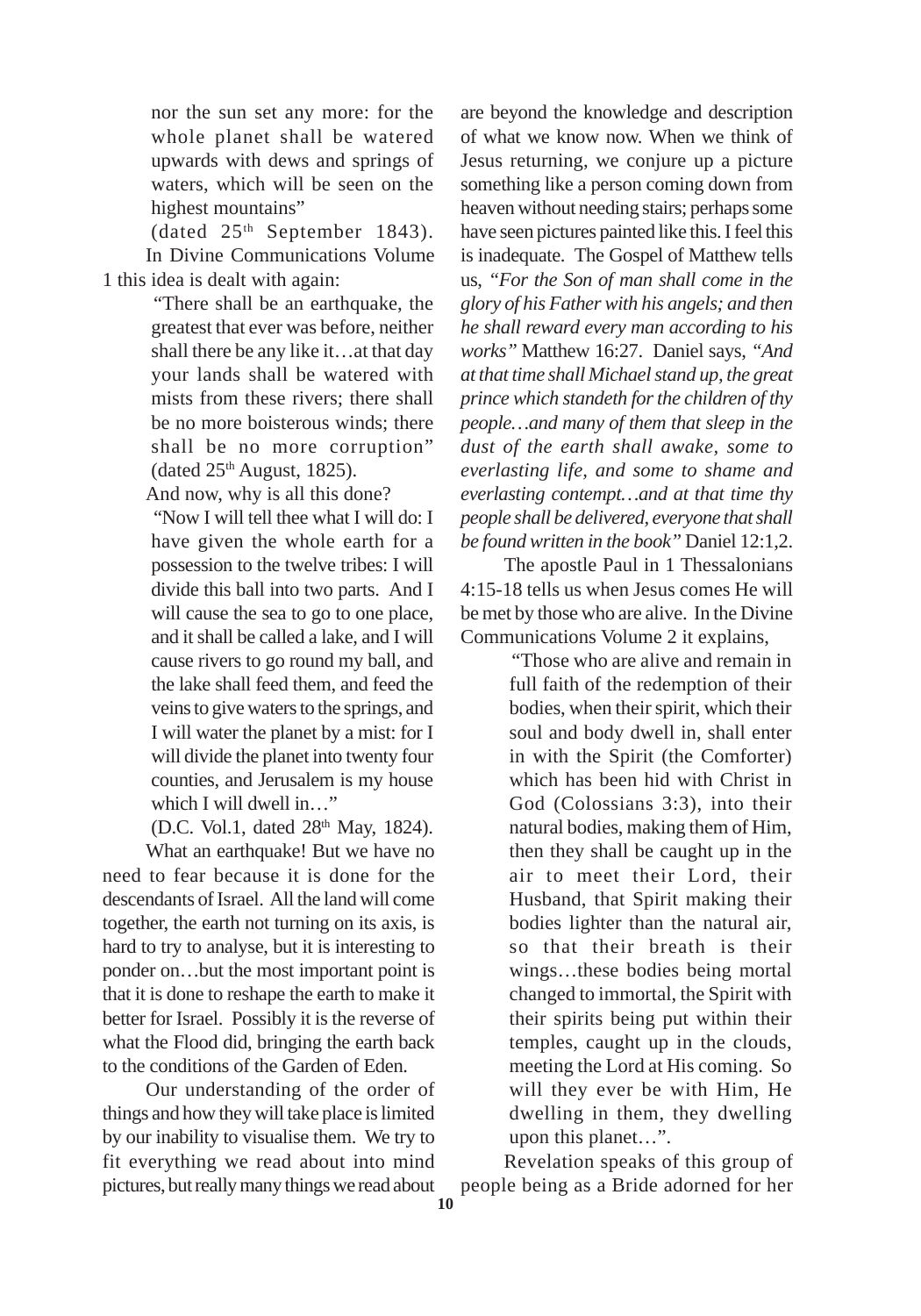Husband; and herein is another marvellous revelation, a full study in itself. Again, as a City, where the length and breadth and height of it are equal. There are listed off twelve pure and precious stones, in an endeavour to show its incomparable price and beauty compared to earthly things.

I am mortal, I find it hard to put these similes together, except to say that it is very beautiful, that there is a special order of events and that only those who are striving to have their mortal bodies changed to be immortal (1 Corinthians 15:51) will be of those caught up and transformed (1 Thessalonians 4:17). It appears that after Israel has proved God's work is right and true by them being made eligible to receive the Partial Redemption, and then follow on to Full Redemption after the Millennium, that at the return of Jesus Christ those who have died will rise from their graves and will be spiritual beings of soul and spirit as the angels, and will enter into the Kingdom of Heaven (Revelation 22:12; John 14:1-3).

Revelation 22:12 tells us, *"And behold I come quickly; and my reward is with me, to give every man according as his work shall be"*. Now it is up to us as co-workers with Jesus

against the evil implemented by Satan to recognise the challenge and act. We now come to another important realisation. We know there is to be a Judgment, and all who have ever lived on this earth will be brought forward to give an account of how they spent their time on earth. Mankind will fall into two major groups.

- 1. Those who are alive, having lived through the Partial Redemption.
- 2. Those who have died. All, who have not sought for original sin to be removed will be consumed *"..with the spirit of his mouth, and shall be destroyed with the brightness of his coming…"* 2 Thessalonians 2:8. *"And behold, I come quickly; and*

*my reward is with me, to give every man according as his work shall be"* Revelation 22:2. Daniel says that all shall be called forth, *"…many of them that sleep in the dust of the earth shall awake, some to everlasting life and some to shame and everlasting contempt. And they that be wise shall shine as the brightness of the firmament: and they that turn many to righteousness as the stars for ever and ever"* (12:2,3).

Revelation and study have shown the extent of these groups, and to complete Our Vision we will list them:

1. Those who are alive and enter into the Kingdom of God:

> a. Those who realise the promise of God, and have made a personal commitment from their heart, and earnestly sought to God making a covenant with Him for Him to guide and help them (Romans 4:4). They will make their will God's Will; and God's Will their will. They will have entered into Partial Redemption when things on earth become hard and evil abounds, and they fear nothing knowing they are living in the Spirit of God.

b. Those who had this faith, and knew what should be done but hesitated. In many cases they will have made a covenant but through lack **11**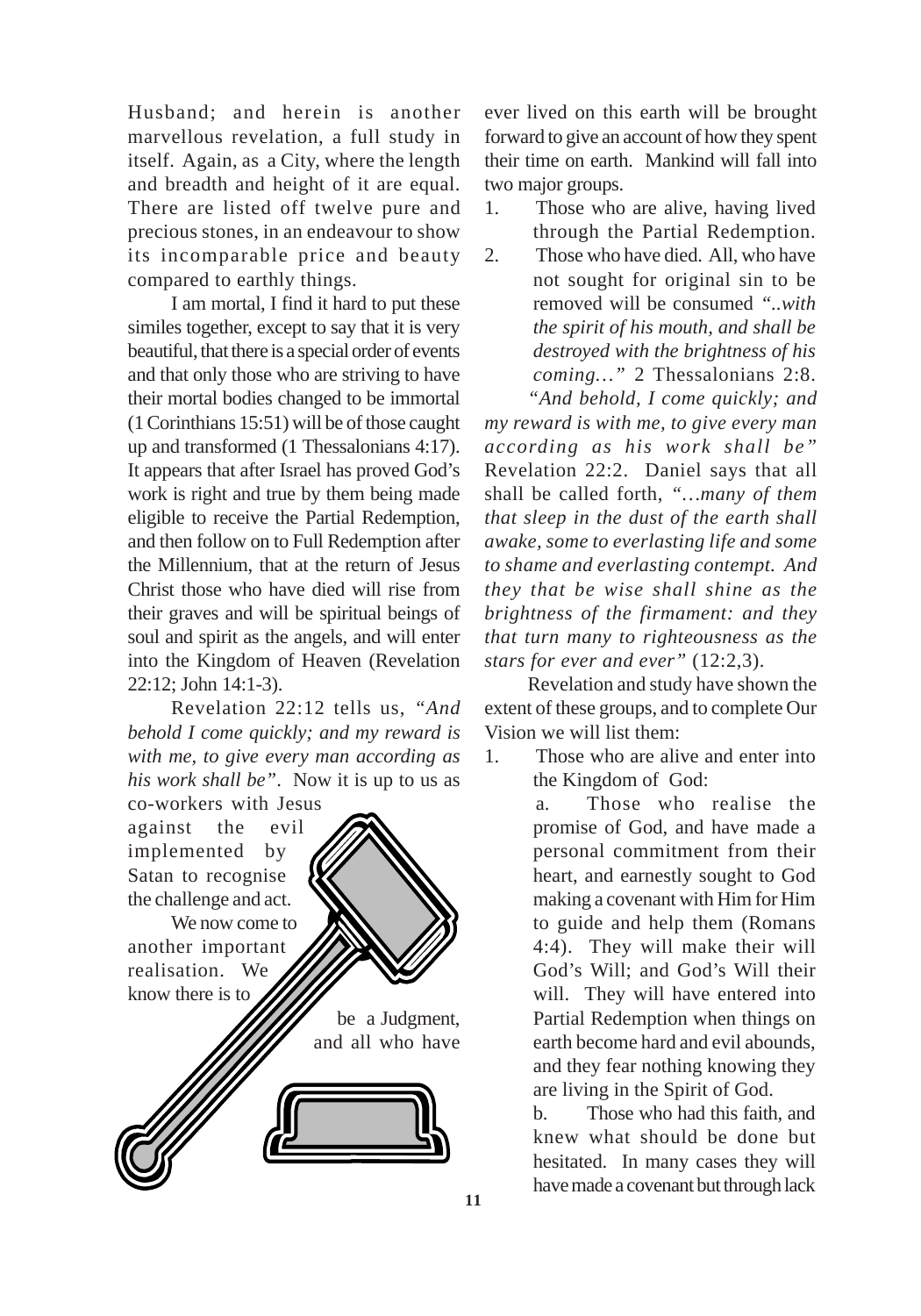of faith will not take the promises as a personal challenge and hence when Jesus comes they will hide in the clefts and holes of the earth. This group is referred to as "the Nations of them which are saved".

c. The third group dwell in the Kingdom of God but do not possess it, they only possess the Kingdom of Heaven. It is those who had the faith of Immortality but have been called away by death through the distance of time (Revelation 6:10,11). They will form the Incorruptible Bride.

- 2. Those who have lived and accepted Jesus while living, but who have gone to the grave and lost their bodies. They will receive a spiritual glory - with soul and spirit.
- 3. Those who lived and did not accept Jesus while living, are returned to the grave, suffering the second death for the Millennium day and at the end of this time they have recognised the error of their ways and will be accepted as the least in the Kingdom of Heaven (1 Timothy 4:10; Romans 11:32; Revelation 20:4-6, 12,13).

To some this may seem to be an over simplification but let me remind you that within each group some will be as a bright star while others will just glimmer, each according as they have lived and believed in this life.

Now to our personal involvement. Divine Communications Volume 3 (dated 8th July 1849) has an interesting passage to analyse. It speaks of the group who have sought by prayer to have the evil taken from them, and not to be forgiven only. They prayed in secret that they may be born again. Recollect that there are two births, the salvation of the soul through repentance and forgiveness and the redemption of the body, the evil being physically taken away and the cleansed

body then putting on immortality.

This is the group who are alive. They will have stopped to think to realise that we could never have a perfect life in this world and so they seek by prayer, secret prayer from the heart to their Creator that the sin and evil will be taken from them. It isn't a prayer from the lips to be seen or heard of others but it is a prayer that creates an inner bond between their spirit and the spiritual help from God so that they will desire to do those things that are God's Will above those things that are the will of fellow man.

This ambition requires two births:

- 1. The salvation of the soul through forgiveness where individually we ask for our sins to be forgiven through the sacrifice of Jesus on the cross. This foundation of Christian faith is necessary and the humility in asking for forgiveness prepares us to seek for the second birth.
- 2. The redemption of the body, the evil being taken away, it putting on immortality. Have you ever been looking at scenery through dark sun glasses and then removed them and wondered at the difference in colour that there is without them. Paul says that our view of God's vision is like this and *"…now we see through a glass, darkly; but then face to face: now I know in part; but then shall I know even as also I am known"* 1 Corinthians 13:12. This then is our position. We have great difficulty in realising and recognising the wonderful time God has promised. We have greater difficulty in doing something about it, because Satan with the evil is blinding our vision, putting more darkness on our glasses, so we need to make a stand; we need to make a personal commitment to God that we sincerely desire to follow in His ways, **12**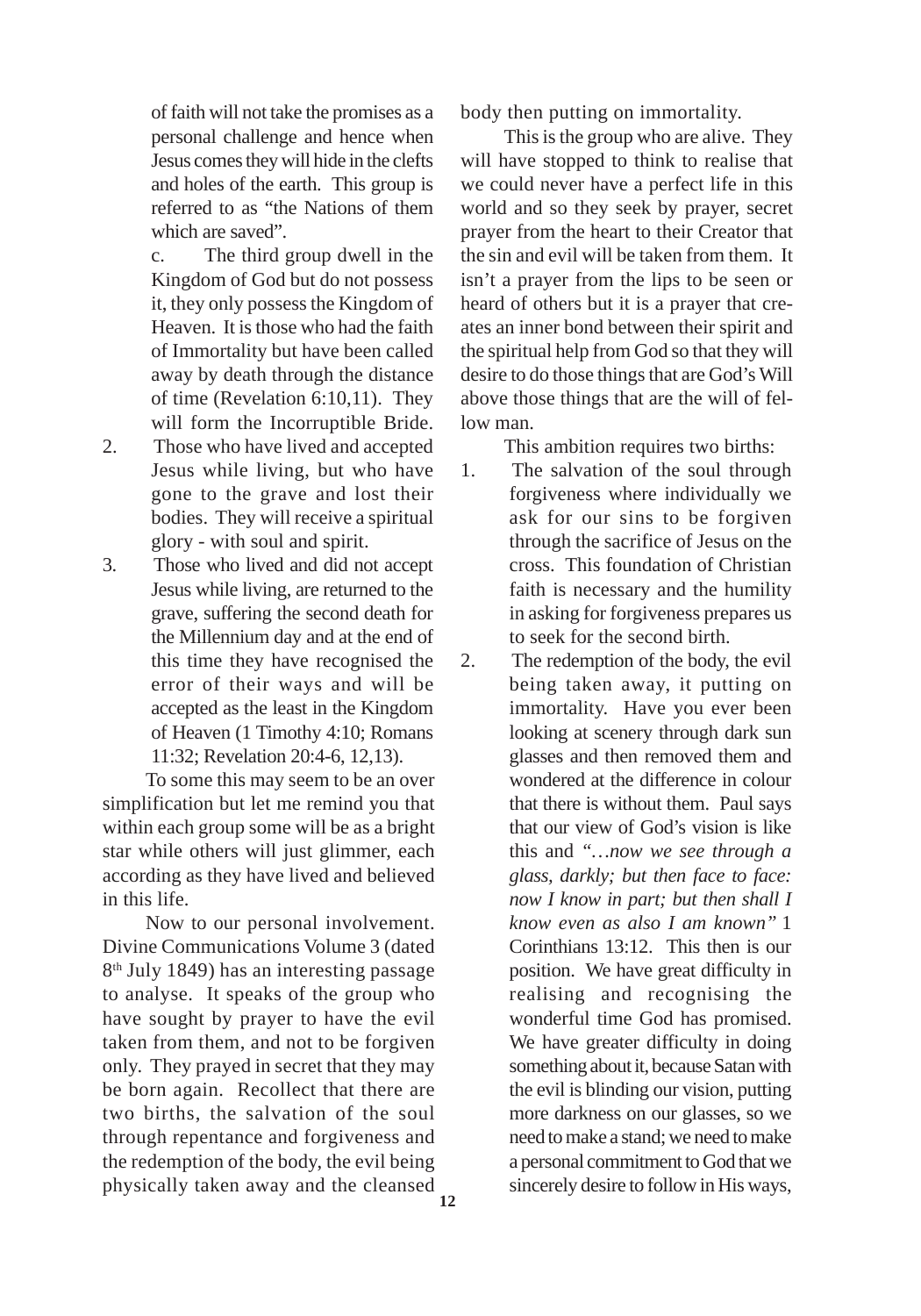and ask Him that if we try He will give us spiritual strength to help us. This bond we enter into is a covenant, a personal oath between God and ourselves, and how we progress from here is dependent on how we try and how close His Spirit draws to us. It is the people who have made this personal dedication who will be changed from mortal to immortal because they, through the step of the Partial Redemption, will be completely ready for Jesus Christ when He returns.

What a logical and realistic God we have. He doesn't expect something that is impossible, but rather, just as an earthly employer advances those who dedicate themselves to their work and job, so God

advances those who dedicate themselves and sincerely co-operate with His Two Immortal Spirits, giving them a reward not reckoned of grace, but of debt (Romans 4:4).

Adam and Eve hid in the Garden of Eden after they had sinned. In reverse, those doing God's Will when Jesus returns will come forward and be claimed by Him as conscientious workers who have entered into a covenant of dedication and who have sought through the bond of the covenant to have their evil removed and all sin overcome.

Those of Israel who have accepted the challenge to have their evil removed by their faith and by works of obedience wrought by God in them will receive the substance of this promise.

Are you prepared to present yourself? What vision do you hold?

| $Hymn$ No. 121                                                                                                                             |  |  |
|--------------------------------------------------------------------------------------------------------------------------------------------|--|--|
| (1 Corinthians 15:51,52; Romans 11:34-36)                                                                                                  |  |  |
| God moves in a mysterious way,<br>His wonders to perform;<br>He plants His footsteps in the sea,<br>And rides upon the storm.              |  |  |
| Ye fearful saints, fresh courage take;<br>The clouds ye so much dread<br>Are big with mercy, and shall break<br>In blessings on your head. |  |  |
| Judge not the Lord by feeble sense,<br>But trust Him for His grace:<br>Behind a frowning Providence<br>He hides a smiling face.            |  |  |
| His purposes will ripen fast,<br>Unfolding every hour;<br>The bud may have a bitter taste,<br>But sweet will be the flower.                |  |  |
| Blind unbelief is sure to err,<br>And scan His work in vain:<br>God is His own interpreter,<br>And He will make it plain.                  |  |  |
| 13                                                                                                                                         |  |  |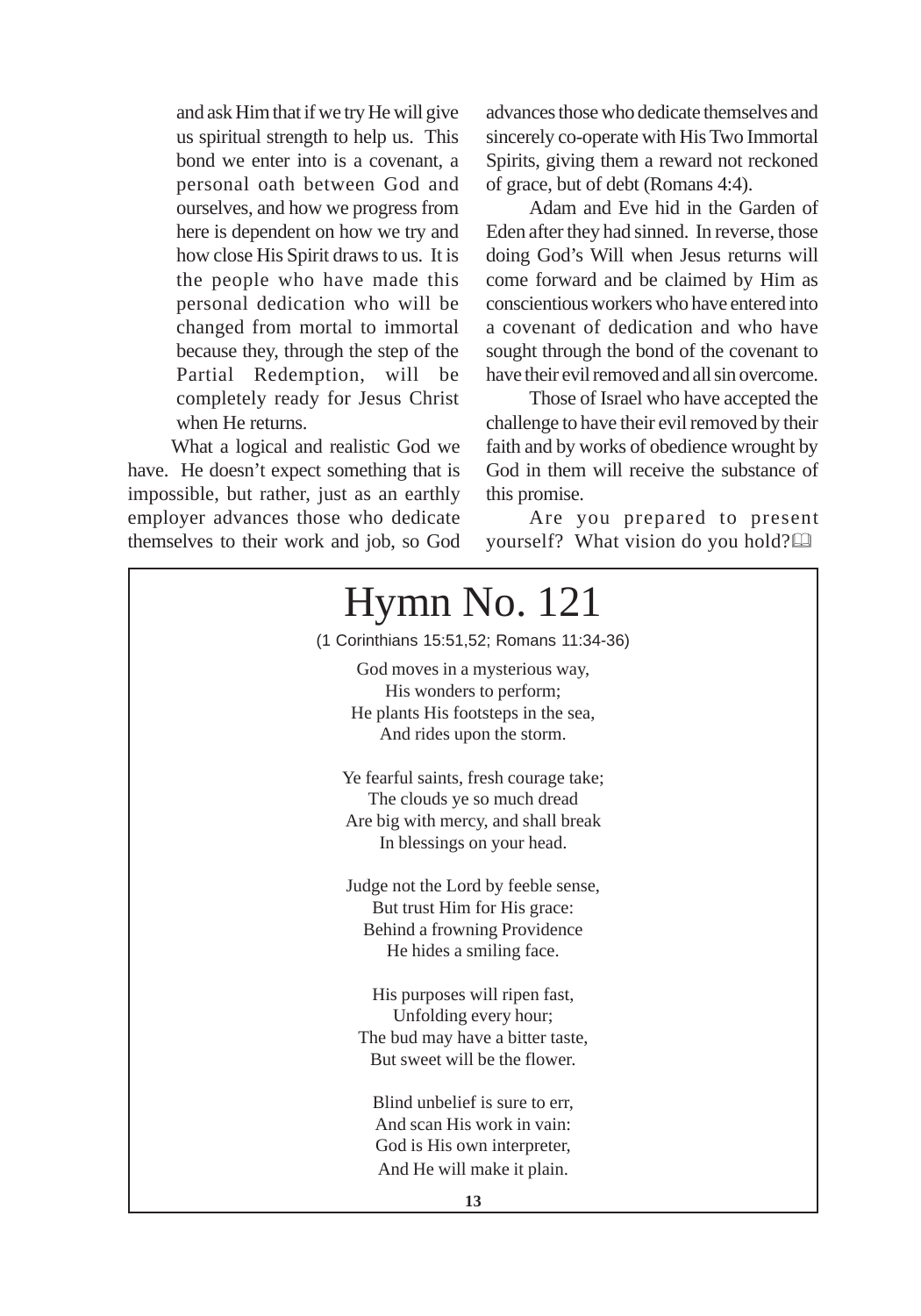## The Lambs

Jesus said, *"Fear not, little flock; for it is your Father's good pleasure to give you the kingdom"* Luke 12:32. What does this mean? Sometimes after reading our Bible, we think "I don't understand that!" The Bible tells us that we should study so that we can understand it correctly and so not be ashamed but be workmen who have done a good job and pleased God. We want to try to do this, so let us get started now!

Think about this verse, it says, *"little flock"* what does this mean? Jesus was often referred to as a "Shepherd" - shepherds mind sheep don't they - Jesus spoke of people as sheep - a number of sheep is a flock. So, Jesus, we find, is speaking of people like you and I. Then He said, *"Your Father"*. God is our Father in Heaven - His Kingdom is that place of which we pray when we say "*Thy kingdom come, Thy will be done, as in heaven, so on earth".* We ask for His Kingdom to come on earth - when Jesus comes again His Will will be done on earth.

Think of the verse again - *"Fear not, little flock; for it is your Father's good pleasure to give you the kingdom"*. Now, can we word it so that it is easier to understand? How about, 'Don't be frightened my people by all the trouble today, God will be happy to set up His Kingdom on earth for you'. Oh, but it says, *"little flock"*, did you notice that? Why, there are millions of people on earth! So we must find out who this *"little flock"* is, that will fully know God's Kingdom on earth. We read in Revelation 7:3-8 of 144,000 people - a small number compared to all the people in the world isn't it?

**The Late Jean CHATTERTON**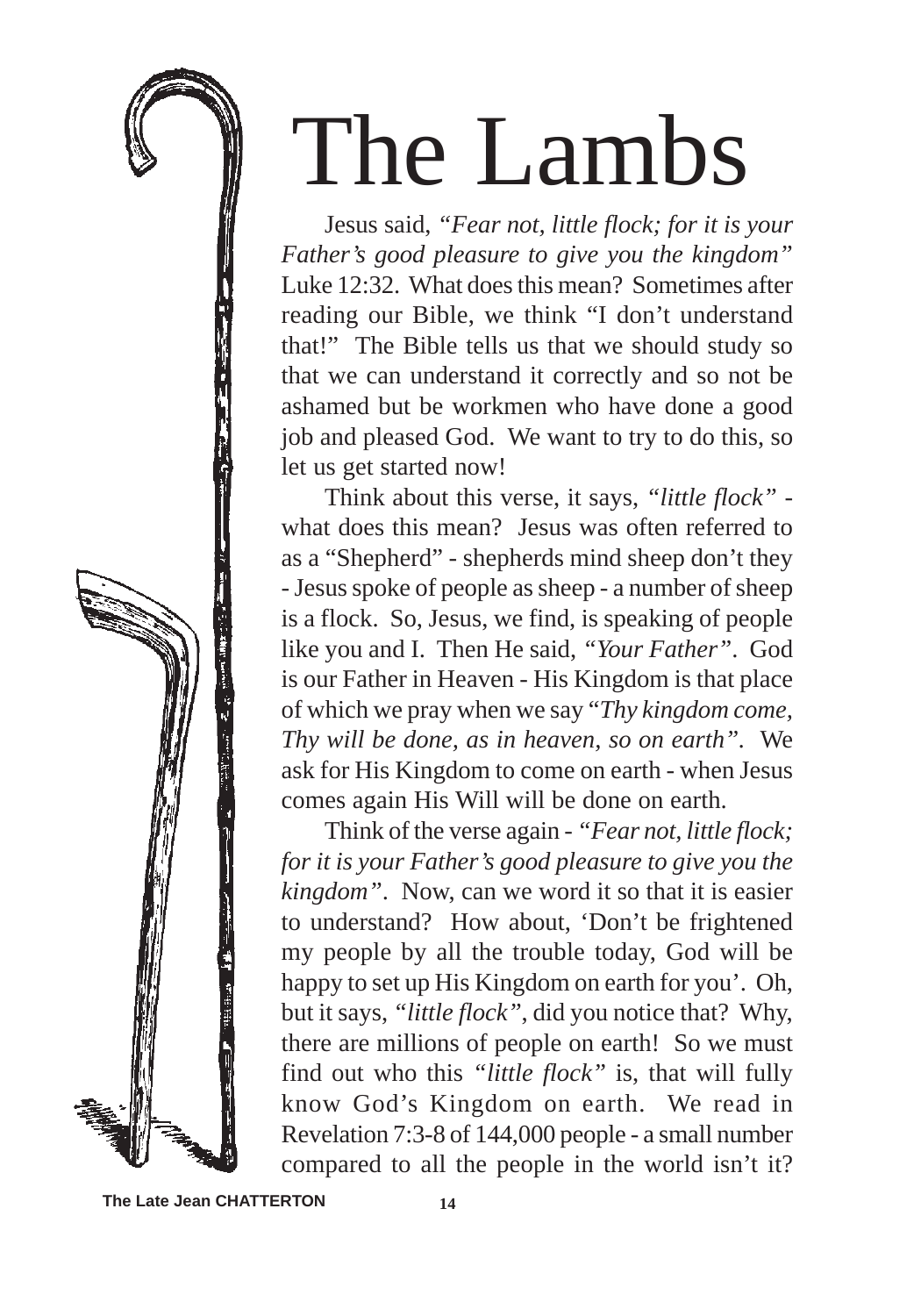# of God's Flock

Remember though, God is God of all people, and will give everyone a place in His Kingdom, but He is looking for a special people who will please Him above all others. We have talked about these people before, haven't we? They are those who sign that they are Christians, and also Israelites, for they keep God's Laws - they will be the Christian Israelites who have really practised their faith and pleased God - these are the *"little flock"* who will be alive to take part in God's Kingdom on earth.

How often does it happen that you are the only one in you circle of friends who doesn't want to do something because you feel Mum or Dad wouldn't like it, or maybe you think God wouldn't like it? Yes, we might

> often feel like this but we let our friends persuade us that it is allright and we go along and do whatever it was,

> > despite the fact that we know it to be wrong. How sorry we can be when it is too late - we have already done it! It is times like this we must decide quickly who we are going to please? Remember that the *"little flock"*, those few people, will receive the greatest reward.

**Shepherds used a sling and stone to keep wolves away from their flocks**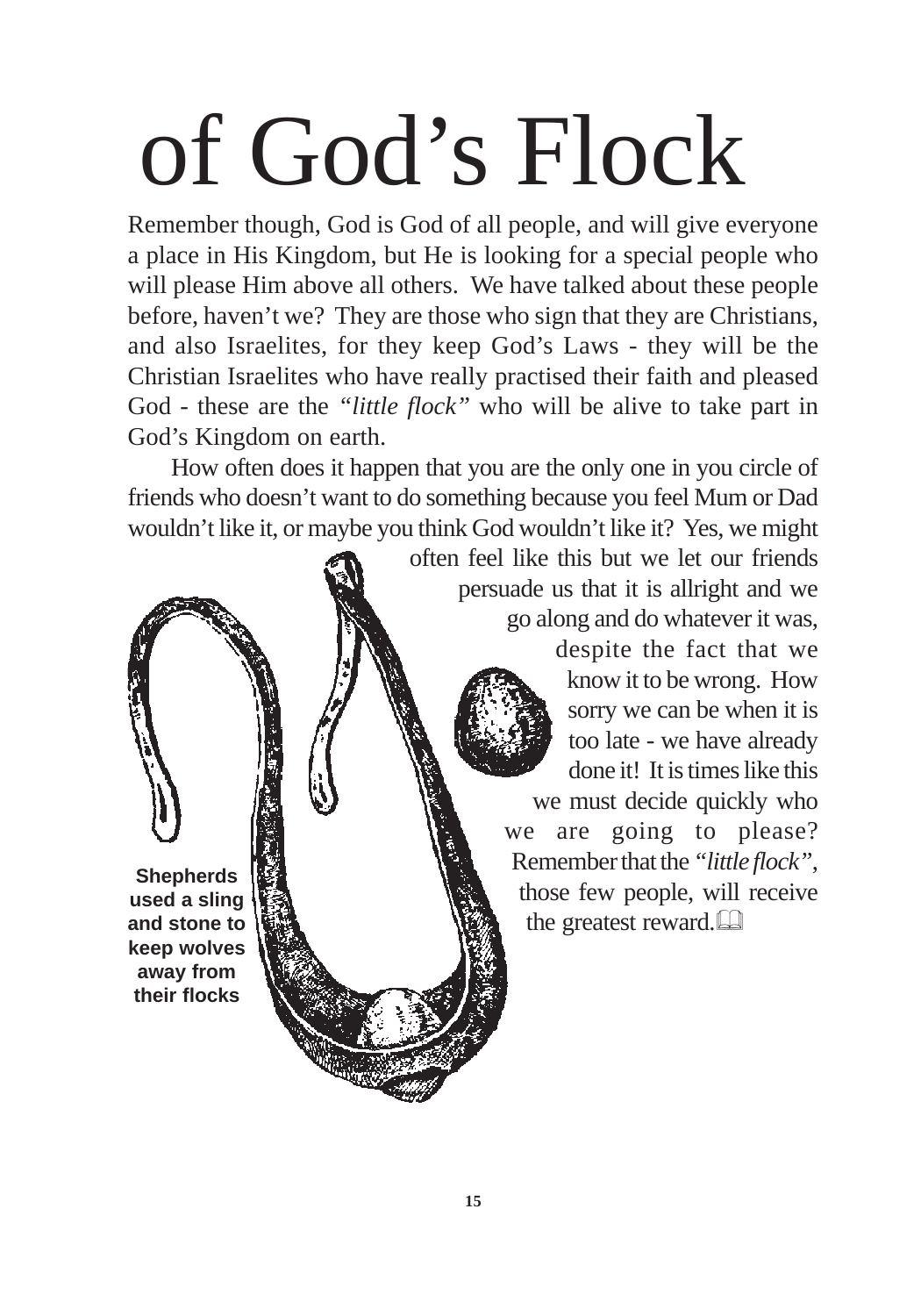

the letters in the even-numbered squares. Write the message on the lines below the wall.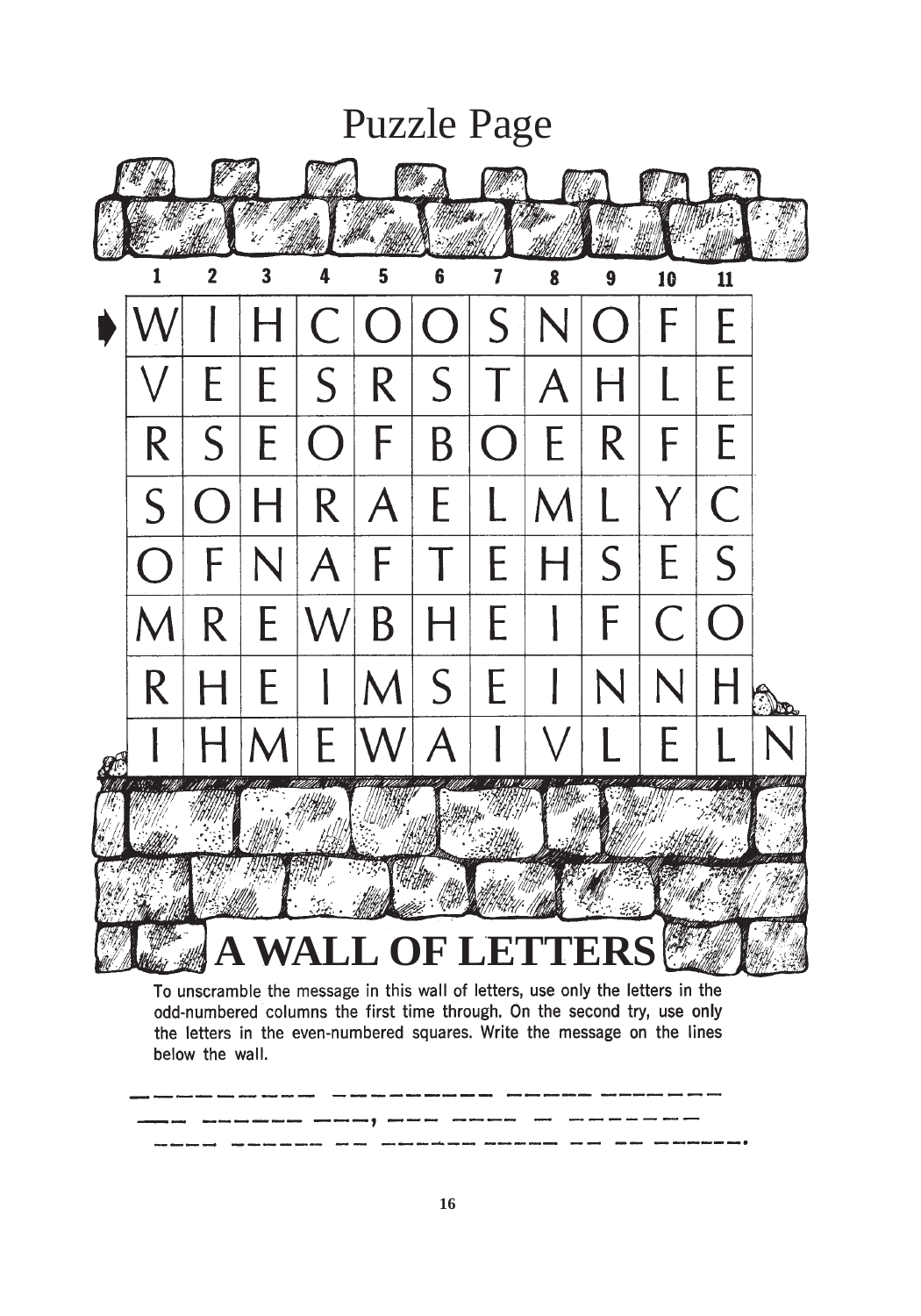## Statement of Belief

#### **The Christian Israelite Church beliefs can be fully supported by the Scriptures. Here is an outline:**

#### **We Believe**

- In God Almighty creator of all things (Genesis 1:1).
- \* In the existence of Satan, the Devil, in whom God allowed iniquity to be placed (James 2:19; Ezekiel 28:14,15).
- \* That God created a spirit-existence in which the devil manifested evil and caused some of the spirits to rebel against God (Isaiah 14:12-14; Jude 6).
- That God created our physical world, to which each person comes with a body and a soul made alive by a spirit from the spiritual creation (Luke 9:55; Genesis 2:7).
- \* That God gave His people instructions on the way they should live, which instructions were *"for their good always"* (Deuteronomy 6:24).
- \* That all have sinned and come *"short of the glory of God"* (Romans 3:23; 2 Corinthians 5:19).
- \* That God has reconciled the (whole) world to Himself through the sacrifice of Jesus (John 3:16,17).
- \* That through belief in the sacrifice of Jesus believers are counted as righteous before God, and can be assured of the resurrection of their souls (a Spiritual body) at Jesus' return (1 Timothy 4:10; 1 Corinthians 15:44).
- \* That there will be a small number who will fully prove their faith by a work of true obedience to God's instructions and will thereby receive the prize of the highest calling of God, the redemption of spirit and soul and body - this living mortal Body made Immortal without seeing death (1 Thessalonians 5:23; Revelation 14:1-5; Hebrews 11:39,40).
- \* That Jesus Christ will return to this earth again, subdue the power of Satan and reign forever and ever (Revelation chapters 19 and 20).
- \* That the return of Jesus Christ is near and we are living in the period described in Scripture as the latter days (Matthew chapter 24; Mark chapter 13 and Luke chapter 21).
- \* That there are promises in the Scriptures especially to Israel God's chosen people (1 Peter 2:9).
- \* That although Israel of old did not accept the challenge of spiritually being God's peculiar people, a remnant of their descendants will come forward in the latter days to fulfill the obligations and receive the promises (Revelation 7:1-8).
- \* That the Mission of the Christian Israelite Church is to awaken the lost ten tribes of Israel to this special inheritance to be the physical Immortal "Bride of the Lamb" and to be the vehicle for the task of bringing them all together at God's appointed time (Matthew 10:5,6; Revelation chapter 19).

**We believe that God is the absolute Judge and Arbiter and that we as His servants have an obligation to respond to what He puts in each heart, and that whilst we seek to proclaim and discuss our beliefs, we have no right to contend with other people about them.** 17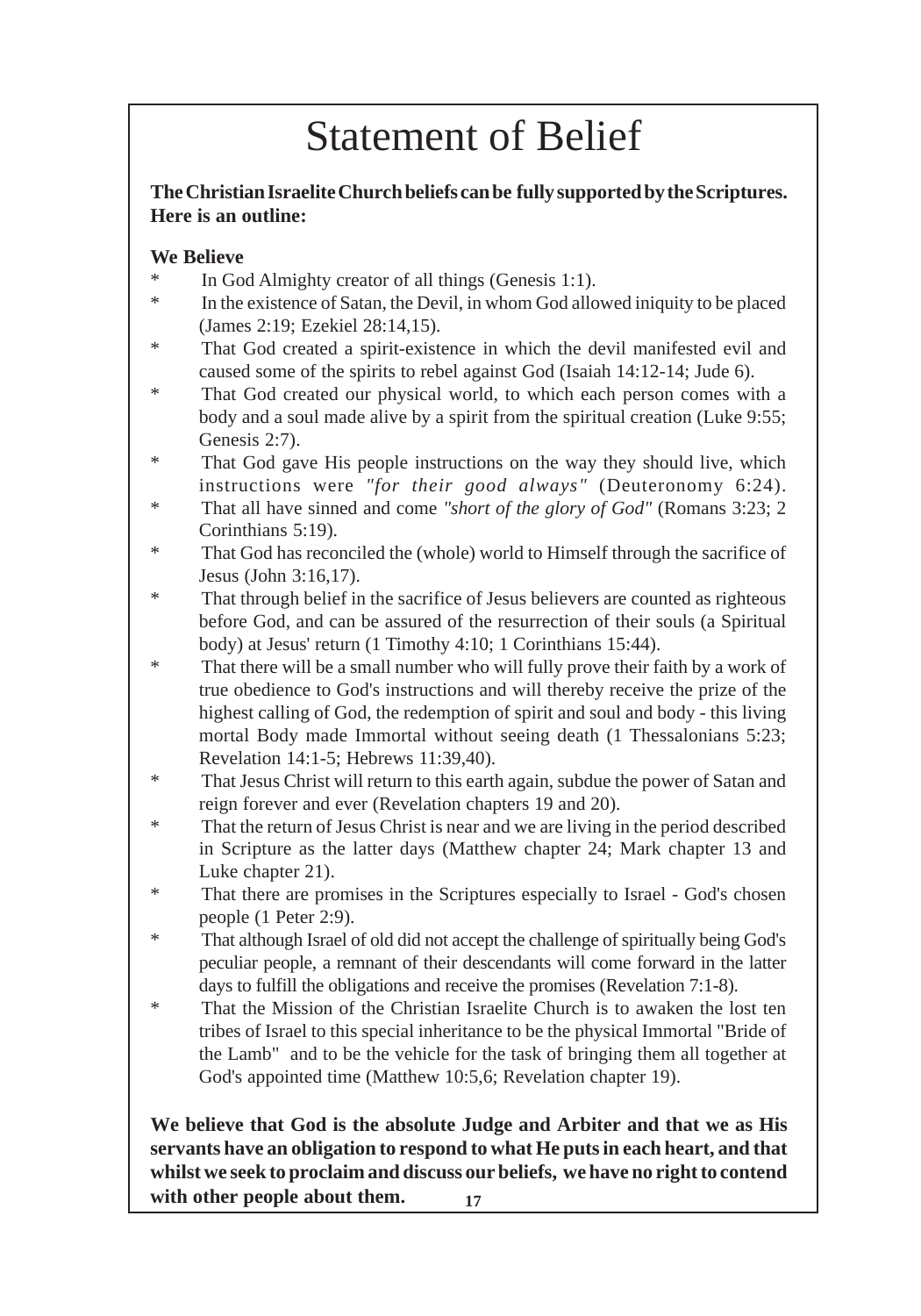## **Debug Your Bible:**



## Water, water everywhere, And not a drop worth drinking...

How many times do you hear in your discussions with Christians and nonbelievers that God's law is not for believers today, or that Jesus Christ fulfilled all of the 'old law' so it is not required of Christians today. Well on closer reading of the Scriptures, the Law is still intact, still gives life to those who follow it and for Israel especially, is the key to their whole religion and worship of God – not just in the past but forever.

We find on examining the giving of the Law that the Law was for Israel's good forever, *"Thou shalt keep therefore his statutes, and his commandments, which I command thee this day, that it may go well with thee, and with thy children after thee, and that thou mayest prolong thy days upon the earth, which the Lord thy God giveth thee, for ever"* Deuteronomy 4:40. Again, *"And now, Israel, what doth the Lord thy God require of thee, but to fear the Lord thy God, to walk in all his ways, and to love him, and to serve the Lord thy God with all thy heart and with all thy soul. To keep the commandments of the Lord, and his statutes, which I command thee this day for thy good?"* Deuteronomy 10:12,13 and most significant of all is Deuteronomy 30:15, 16, *"See, I have set before thee this day life and good, and death and evil; in that I command thee this day to love the Lord thy God, to walk in his ways, and to keep his commandments and his statutes* **Lynne GRAY 18**

*and his judgments, that thou mayest live and multiply: and the Lord thy God shall bless thee in the land whither thou goest to possess it".* We have set before us a choice as stated above between life and good (which as we saw earlier is for our 'good') or to choose death by doing what is wrong in God's sight and disobeying his holy ordinance. The New Testament did not negate the importance of the Law for repeatedly Jesus reinforces the importance of the law – *"If ye keep my commandments, ye shall abide in my love; even as I have kept my Father's commandments, and abide in his love"* John 15:10. The point was made again in Matthew 19:17 by Jesus when he answered the question of *"What good thing shall I do, that I may have eternal life?"* Jesus' answer was clear and to the point, *"Why callest thou me good? There is none good but one, that is, God: but if thou wilt enter into life, keep the commandments"*.

God's law has some surprising examples of advanced medical and hygiene knowledge, far beyond what was currently understood and practiced in the days when the revelation was given to Moses. Moses himself would have been more accustomed to the Egyptian practices which he had been raised with. When we examine some of these laws we find that mankind in general has made a terrible mess of some of our natural resources.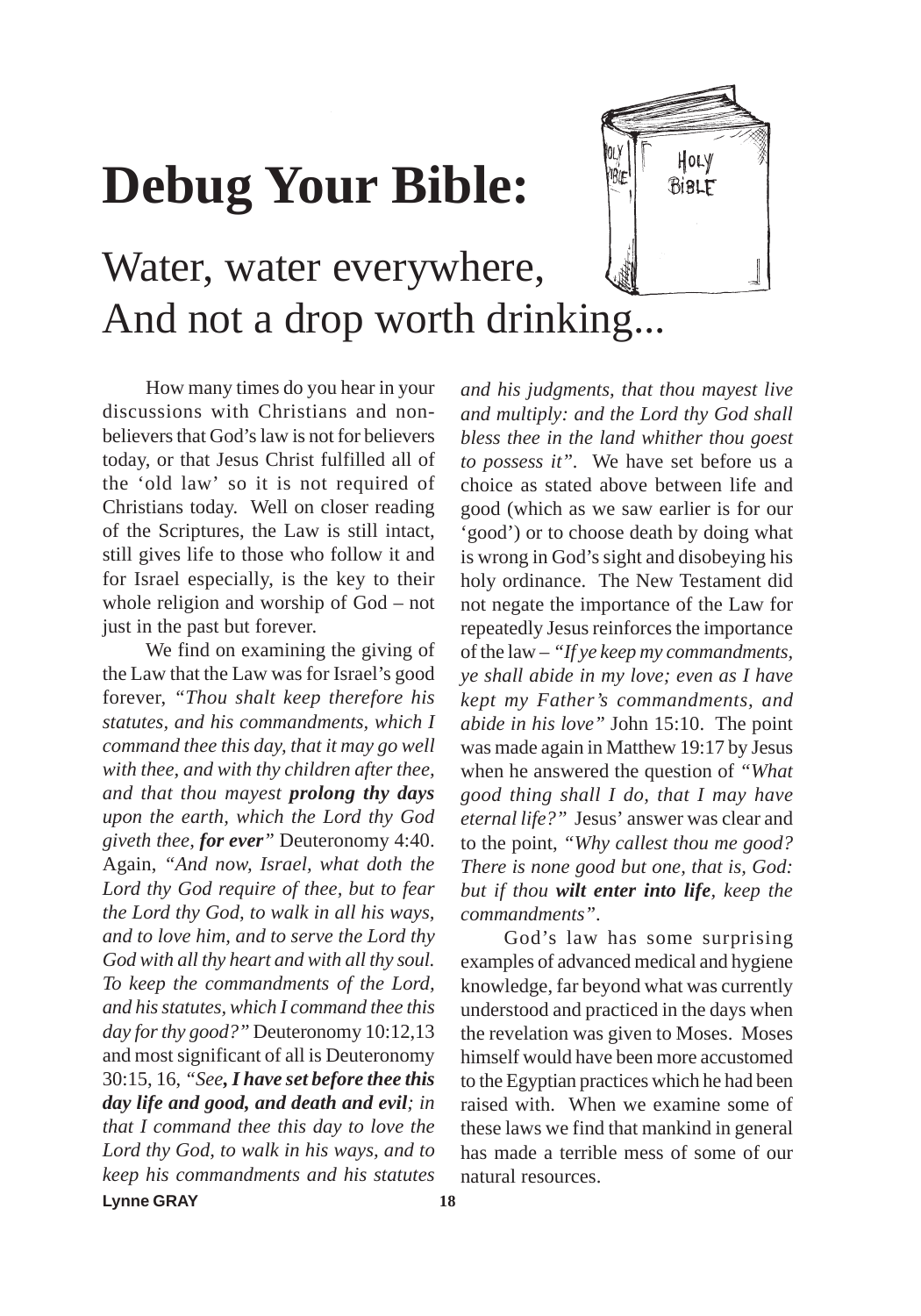Of particular interest for this article is the most valuable natural resource we have – **water**.

In Leviticus 15:13 we read, *"And when he that hath an issue is cleansed of his issue; then he shall number to himself seven days for his cleansing, and wash his clothes, and bathe his flesh in running water, and shall be clean"*. God's law recognizes the fact that 'running water' is the best thing for cleansing – not washing in a bowl of still water, but running water. Dr. Ignaz Semmelweis, a brilliant Hungarian doctor of the 19th century was the first to recognize the presence of

*ease thyself abroad, thou shalt dig therewith, and shalt turn back and cover that which cometh from thee: for the Lord thy God walketh in the midst of thy camp, to deliver thee, and to give up thine enemies before thee; therefore shall thy camp be holy: that he see no unclean thing in thee, and turn away from thee"* Deuteronomy 23:12. Clearly we are told by God, to bury our effluent, not leave it to pollute the waterways, let alone feed it into the waterways. Human waste is notorious for the carrying of deadly disease – anytime major flooding occurs in an area disease is one of the first factors people have to protect

germs. In 1845 as a junior doctor he was appalled at the rising death rates in hospitals – 15-30% of delivering mothers that went to a

Did you know that a total of 213 out of the 613 biblical commandments found in the Torah were detailed medical regulations that insured the good health of the children of Israel if they would obediently follow the laws of God.

against. Even today waste is thrown into gutters and streets, effluent drained into rivers, with no thought for the ecology of

the area or our water quality.

This is not a new phenomena. Mankind has abused his environment for hundreds and thousands of years. The River Thames in London was so polluted during Shakespeare's time that the English parliament hung burlap sacks soaked with chloride of lime to try to kill the odour. Untreated sewage, dead bodies, rubbish from the houses, all had their toll on the Thames, no fish could survive in it. People actually gleaned a living by dredging the river of the dead bodies and scavenging what they could to sell from the carcasses. England was not isolated in its ignorance, either. The problem was, and is universal, from the streets of Calcutta to the caravan park in the United States, mankind is not taking responsibility for his waste and is

Dr. Semmelweis noticed that the young interns examining the patients were not washing their hands, let alone washing them between different patients. He instituted amongst his staff the strict regiment of handwashing in running water and the washing of hands between patients. The death rate amongst delivering mothers in Dr. Semmelweis' hospital went down to 2%. God's law even covers personal

hospital died of puerperal or childbed fever.

sanitation. This is the area that this article will look at in more depth. In the book of Deuteronomy we have a command given by God which unfortunately has become widely ignored. *"Thou shalt have a place also without the camp, whither thou shalt go forth abroad: and thou shalt have a paddle upon thy weapon; and it shall be, when thou wilt*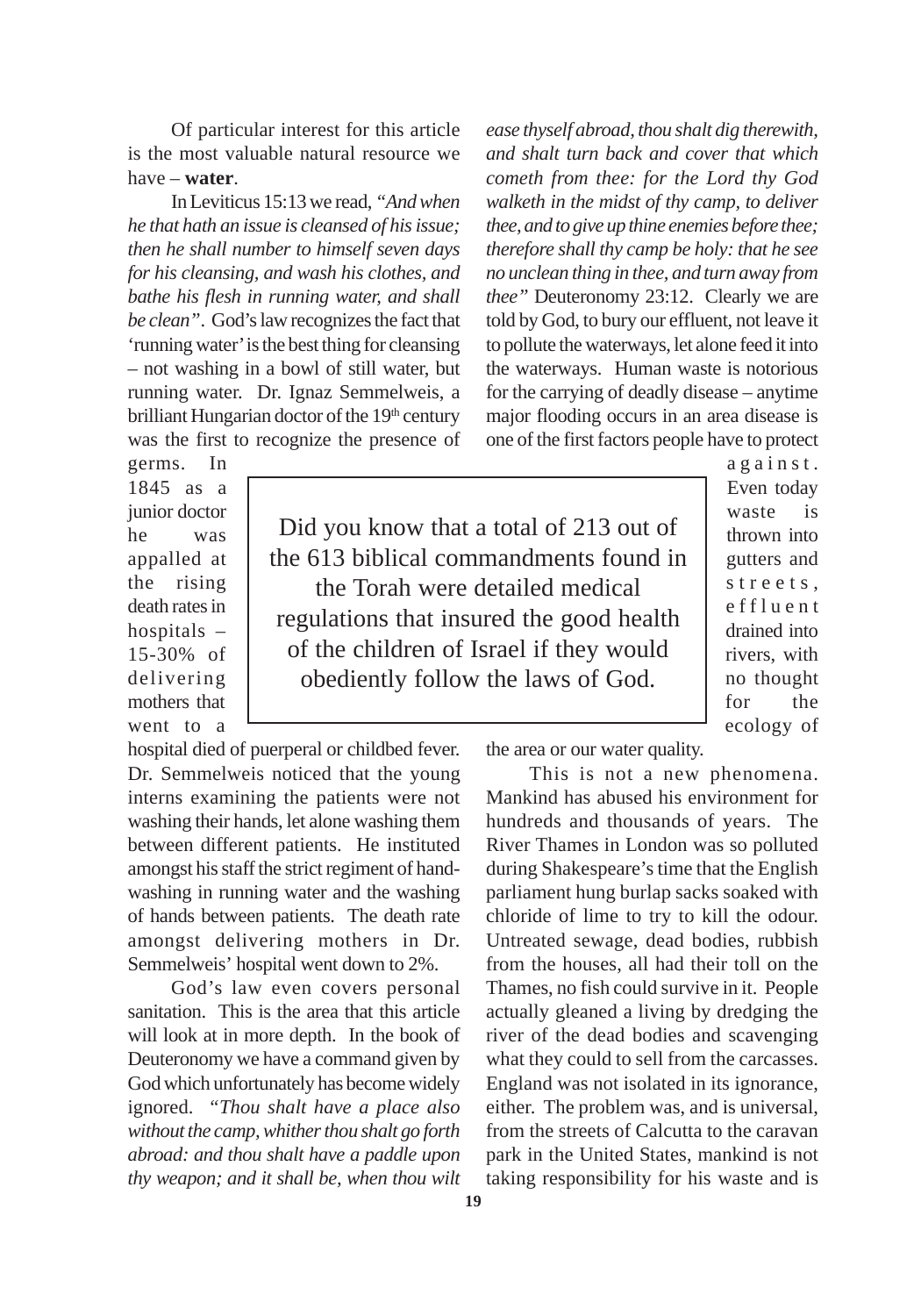polluting the very environment that he wants to sustain him.

Any person interested in military history will know that in the old days of warfare, more soldiers died of disease contracted from their own camp than from enemy fire. The actual statistics tell us that five times as many soldiers died from disease rather than war wounds. This says extraordinary things for the way in which waste was dealt with in these camps. God's commandment in Deuteronomy 23:12 is stated in relation to times of warfare, but the same principle applies in peacetime.

So what is happening with the earth's waterways. On 27<sup>th</sup> March, 2002, the Daily Telegraph in Australia had a small article in the international section. It reported that environmentalists in the UK were concerned at the number of male fish in the shallows of their major rivers, who were turning from male to female. Tests of the water were done and it was found to contain high levels of synthetic oestrogen. Further research showed that these oestrogen levels were due to the large numbers of women in the UK on the pill who were urinating in their toilets, and consequently draining into the waterways and major rivers. As a result it was altering the eco-system of the rivers and the whole ecology of the rivers. The string of studies in the UK that ensued showed that 50% of fish in the UK showed sexual changes. This was interesting enough in itself. Many women who don't want to take synthetics are being forced to through their drinking water. Apparently Mosquito fish in South Creek near St. Mary's in Sydney have been found to have abnormal sex organs – directly attributed to the water quality. What more proof do we need to show that we are not preserving our



gets into our waterways, through urine, that we don't want to ingest?

One week later the Daily Telegraph, dated 2nd April, 2002 followed up with a report on Australian waterways and this was even more revealing. In an attempt to clean up our waterways, it was requested that people stop flushing their leftover prescription drugs down the toilet as these drugs are getting into our rivers and eventually into our drinking water. So, again, those of us who have taken a stand against the abuse of antibiotics (for example) are ingesting these very same antibiotics in our drinking water. We mentioned above about the Mosquito fish at St. Mary's – well on investigation the cause was found to be a group of substances known as **endocrine disruptors** – in this case,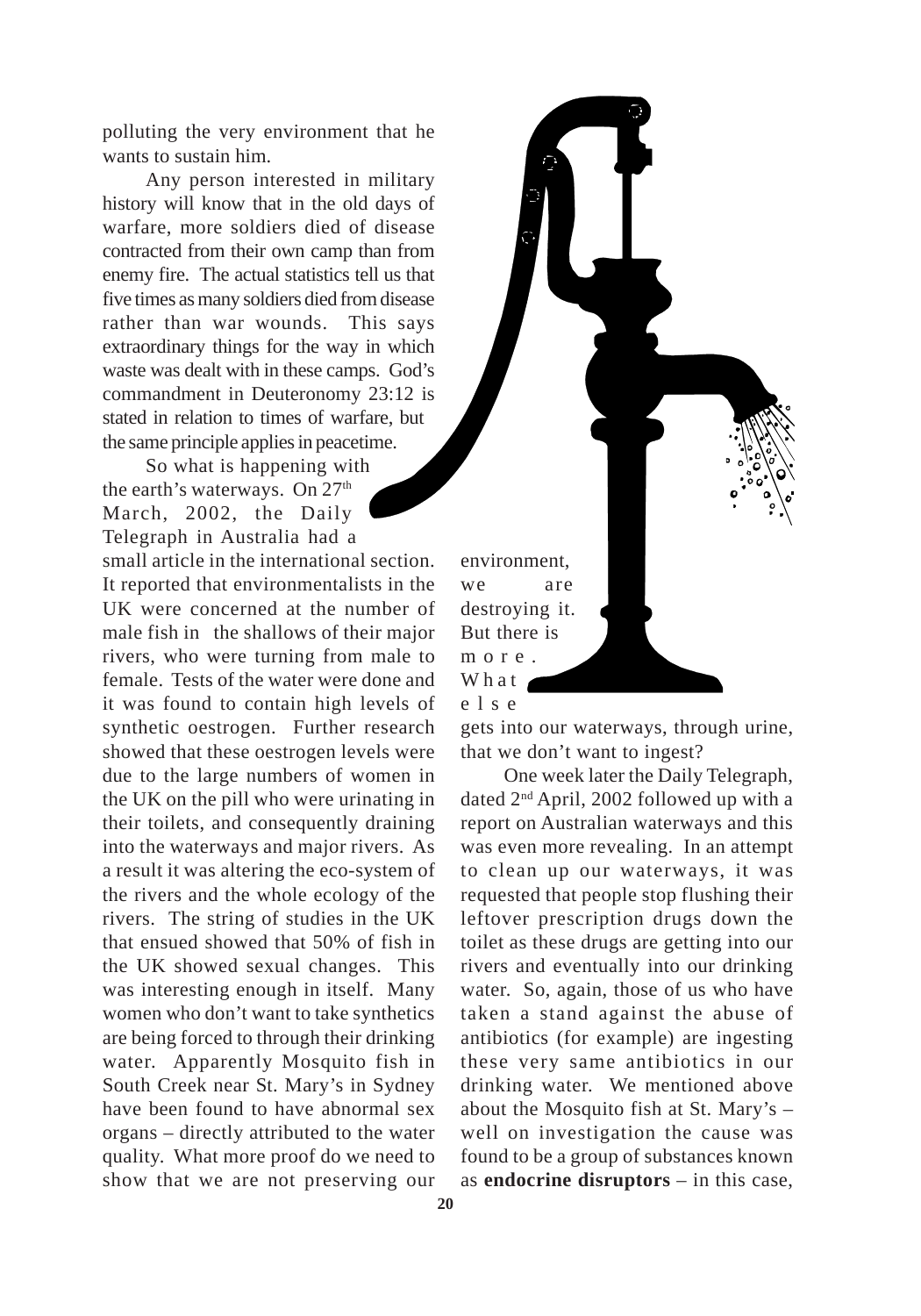as in the UK, the cause was found to be synthetic oestrogen hormones in birth control pills and hormone replacement drugs, flushed into the rivers through sewerage. Zebra finches in the US have begun singing like males. Only male zebra finches sing, but some female nightingales and zebra finches in the US are singing songs – their brains had been found to be affected by oestrogen.

What are endocrine disruptors? They are chemicals which interfere with function of the endocrine system, which is found in nearly all animals, including mammals, non-mammalian vertebrates (like fish, amphibians, reptiles, and birds), and invertebrates (like snails, lobsters and insects). The endocrine system consists of glands. The hormones they produce guide the growth, reproduction and behaviour of humans and animals. An endocrine disruptor is a synthetic chemical that when absorbed into the body either mimics or blocks hormones and disrupts the body's normal functions. Chemicals suspected of acting as endocrine disruptors are found in insecticides, herbicides, fumigants and fungicides that are used in agriculture. Pharmaceutical chemicals include birth control pills, antibiotics and hormone replacement therapy drugs. The chemicals come into contact with animals after they are released into waterways from sewerage and run-off from agriculture.

What substances are causing this damage? Collectively they are known as pharmaceutical and personal care pollutants. They range from antibiotics, chemotherapy drugs and hormones to sunscreens and painkillers. More surprisingly, worldwide, there is no means of testing for these substances in the drinking water of cities. The Environment Protection Authority and University of Technology Sydney are applying to the

Australian Research Council for funding to conduct a major study into endocrine disruptors, but until this is done, the damage is still happening, and people are still drinking the water. In the US an EPA study revealed even tiny amounts could result in cumulative exposure risks which could lead to irreversible impacts on the ecology, "The possibility for continual but undetectable effects on aquatic organisms is particularly worrisome because effects can accumulate so slowly that major change goes undetected until the cumulative level of these effects finally cascades to irreversible change".

There is direct evidence showing that humans are susceptible to endocrine disruption as shown in the 1950's and 1960's in the United States when pregnant women were prescribed diethylstilbestrol (DES) or synthetic oestrogen to prevent miscarriages. "Not only did DES fail to prevent miscarriage, but it also caused health problems for many of these women's children. In 1971, doctors began reporting high rates of unusual vaginal cancers in teenage girls. Investigations of the girls' environmental exposures traced the problem to their mothers' use of DES. The girls also suffered birth defects of the uterus and ovaries, and immune system suppression" (Natural Resources Defence Council). The sons born to mothers given DES have an increased frequency of undescended testes, congenital birth defects, hypospadia and decreased adult sperm count. The example cited above would be attributed to endocrine disruptors that 'mimic' the normal hormones of the body. Endocrine disruptors that are known as hormone 'blockers' would be where the disruptors interfere with how naturally occurring hormones function. Blockers bind to the same protein receptors as the real hormone, but do not stimulate any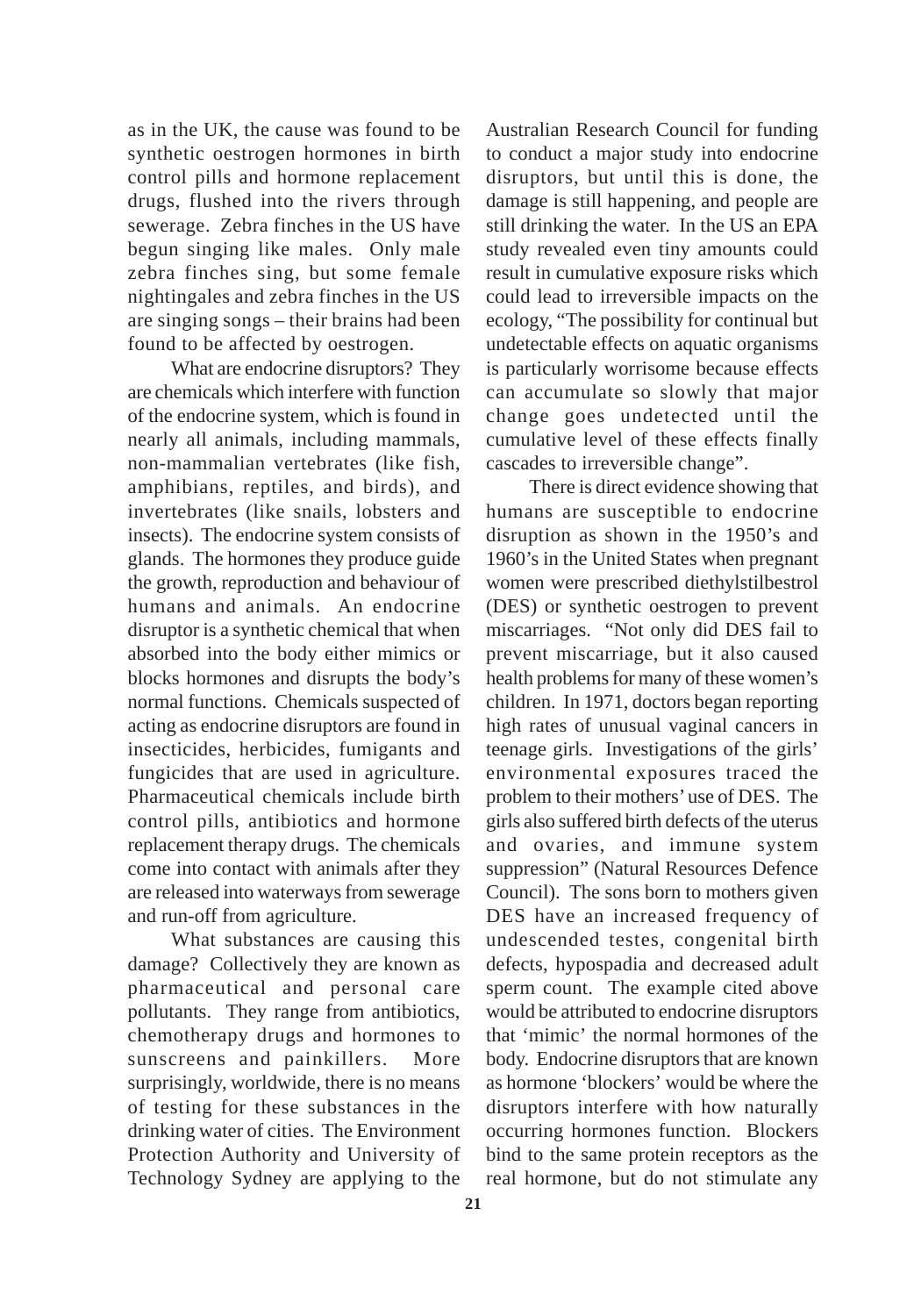

action – they just sit in the way of the natural hormone and prevent it from sending its message. An example of a 'blocker' is how DDE ( a metabolic breakdown product of DDT) blocked action of testosterone in male alligators in Lake Apopka, Florida, which led to undersized penises – this meant the alligators could no longer reproduce. The third category of endocrine disruptors are called 'triggers' which include chemicals that interfere by attaching to protein receptors but then trigger an abnormal response in the cell. These triggers cause growth at the wrong time, an alteration of metabolism or synthesis of a different product. The best known triggers are dioxin and dioxin-like chemicals.

Dr. Theo Colborn is currently doing research on the dangers of endocrine disruption and in an interview gave the following example, which should alert all of us, "Dr. Colborn found out that chemicals were able to get to babies inside their mothers'

wombs. In other words, the chemicals could cross the placenta, which usually acts as a barrier to protect the foetus from harmful substances. The chemicals could also reach birds and fish as they developed inside their eggs. Dr. Colborn says, This meant that all aspects of development were probably affected, including intelligence. Of course, we couldn't test the intelligence of the animals, but we could test the people. We found that the babies of mothers who had eaten fish from the Great Lakes had lower intelligence than the babies of mothers who had not eaten fish. The babies of the mothers who ate the fish also weighted less when they were born, and had many other problems. And the mothers did not have to eat very much fish for the chemicals to affect their babies – just two or thee meals of fish per month" (Dr. T. Colborn interview).

For now, Australia does nothing. Perhaps it is time you looked at your drinking water and asked yourself what is in it. A recent US study found at least 31 different types of antibiotics in waterways and 11 compounds linked to birth control and hormone replacement therapy drugs. And not only is it of concern to us personally, but just imagine how these endocrine disruptors are effecting the fauna and flora. As stated earlier, small changes are not noticed until the changes are irreversible. Perhaps mankind should take this wake-up call and think about where our sewage goes. Are we abiding by God's law doing as we are doing?

One answer, of course, is to have your own rainwater tank for drinking water – you just have to watch that bird life isn't attracted to depositing their effluent on the roof you gain your drinking water from. Governments, starting at the people level, need to look at how they are dealing with the sewerage problem, and as cities get bigger and bigger this problem will only get bigger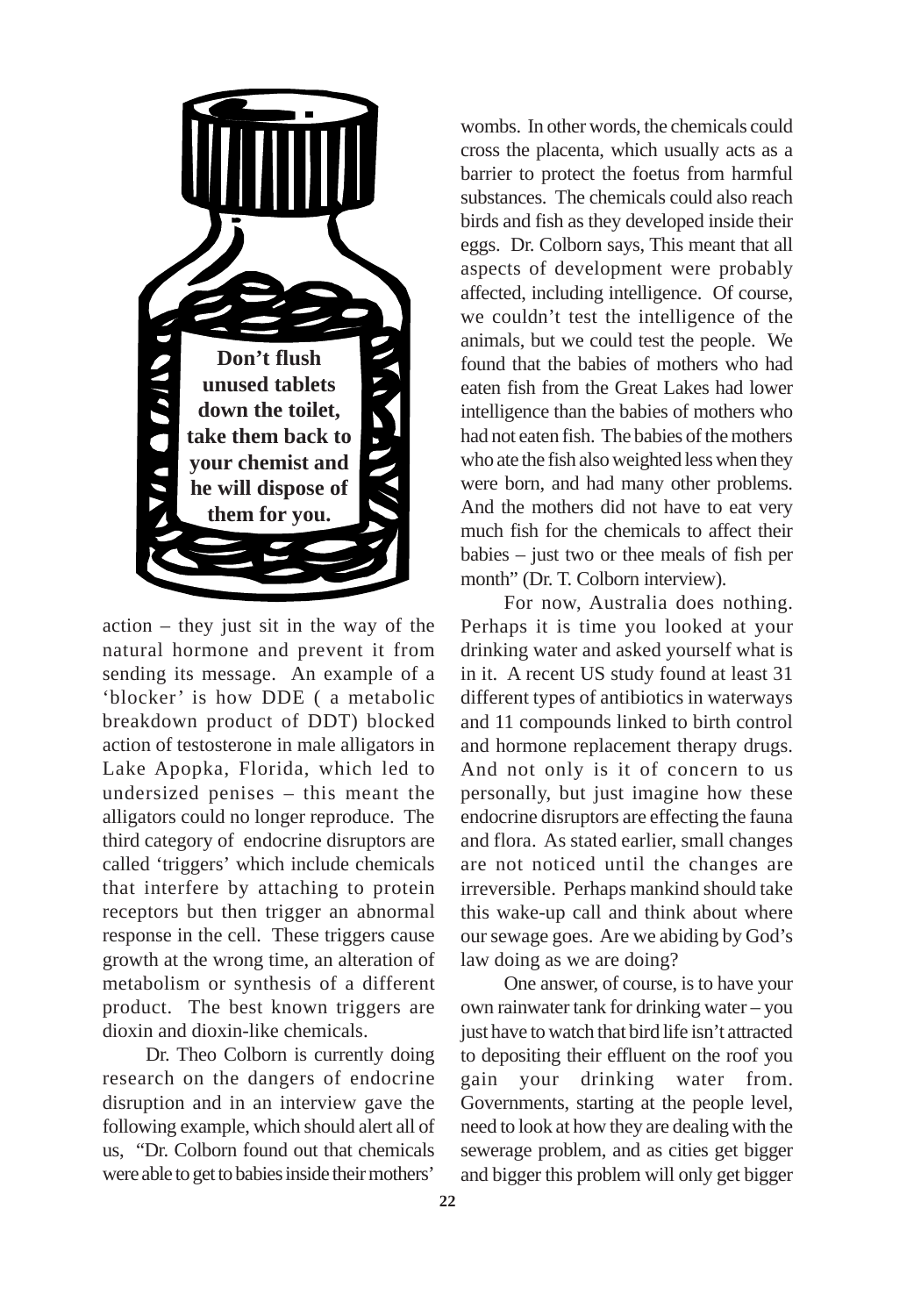#### **So what can we do??**

**To prevent risk of exposure to endocrine disruptors, there are a few things people can do:**

- **1. Education about the endocrine disruptors and education of families.**
- **2. Buy organic food whenever possible.**
- **3. Avoid using pesticides in the home or yard.**
- **4. Avoid fatty foods such as cheese and meat whenever possible.**
- **5. If you eat fish from lakes, rivers, or bays, check with local fisheries to see if they are contaminated.**
- **6. Avoid heating food in plastic con tainers, or storing fatty foods in plastic containers or plastic food wrap.**
- **7. Don't give young children soft plastic teethers or toys, since these leach potential endocrine disrupting chemicals.**

and bigger. Solutions have been given but we are told that the costs are too high, etc.

etc. Perhaps now that our disregard for our waste is affecting ourselves personally, Governments may take the call and do something about it. As individuals, though, we each bear the responsibility for keeping our waterways clean, depositing our unused prescription drugs in the provided bins and pharmacies and a concerted effort to think twice before dumping it.

The most interesting observation, though, is that if we had kept on following what God's law stated with regard to personal hygiene, we wouldn't have this problem in the first place. God's law is there to protect us and also keep us healthy.

#### **Bibliography**

King James Version Bible Natural Resources Defense Council, www.nrdc.org/health/effects/qendoc.asp Centre for Community Action and Environmental Justice (CCAEJ) Endocrine Disruptors, www.ccaej.org/projects/ endocrine.htm Daily Telegraph, Australia, 25<sup>th</sup> March, 2002. News in Science, Feminised fish throughout Europe, www.abc.net.au Global Issues, Our Stolen Future, www2.gol.com Science Net Solutions, Fading Fertility, www.sciencenet.org.uk BBC News, 17<sup>th</sup> March, 2002, http://

news.bbc.bo.uk

#### **Psalm 100: "Serve the Lord with Gladness"** *A Psalm of praise*

Make a joyful noise unto the Lord, all ye lands. Serve the Lord with gladness: come before his presence with singing. Know ye that the Lord he is God: It is he that hath made us, and not we ourselves; We are his people, and the sheep of his pasture. Enter into his gates with thanksgiving, And into his courts with praise: Be thankful unto him and bless his name. For the Lord is good; His mercy is everlasting; And his truth endureth to all generations.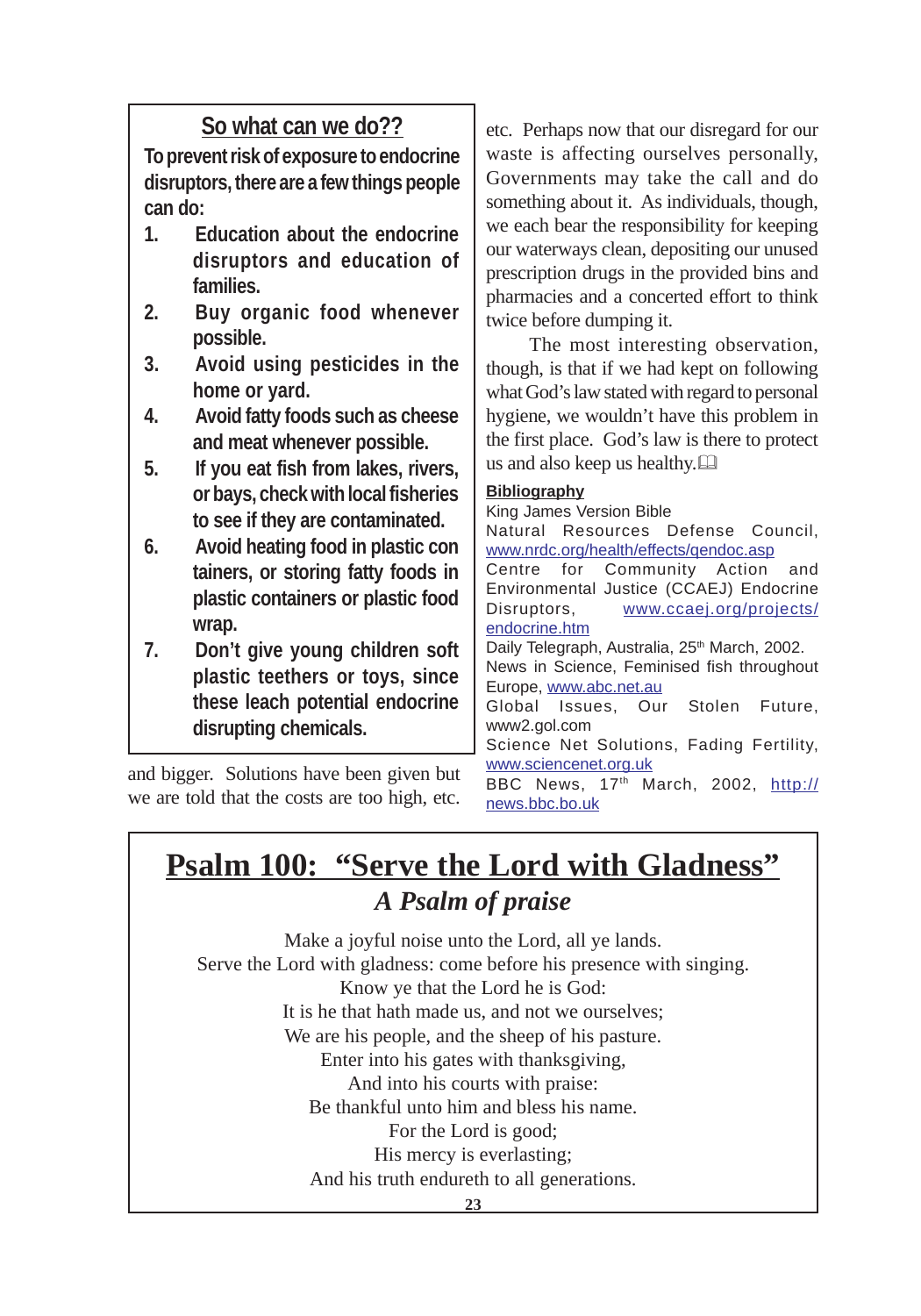## **Expand Your Bible:**

## John Flynn - His Vision: "...a mantle of safety"

In Australia this year, 2002, has been designated as "The Year of the Outback".

As well as encouraging people to visit the outback and see what this great section of our country is like we have been made more aware of the early settlers and the hardships and isolation they faced.

Many of the early settlers had a vision – a vision of owning great areas of land and breeding sheep and cattle to earn a living equal to the best. But alas this was a personal vision or one which would create a struggling colony to grow and consolidate – or was it a blend of both?

In the early 1900's, as more settlers braved the outback areas and the hardships and isolation, various church organizations became aware of their problems and set out to provide for some of their spiritual and physical needs.

Distance was the main problem and like an enemy this had to be overcome…but how? Hostels were set up in some outback areas for the sick and injured folk but the trip to get to them was long and arduous, as well as being most uncomfortable for the patient.

Clifford Peel was a young flying enthusiast in 1917, aeroplanes were still in their infancy. He suggested to the Reverend John Flynn, who was at that time the superintendent of the Australian Inland Mission of the Presbyterian Church, that planes, used as an aerial ambulance, could solve the problem of time and distance in

transporting the sick and injured to hospital for treatment.

Unfortunately, Peel was killed in France during the 1<sup>st</sup> World War, but his idea took root and grew, encouraged by Flynn.

Flynn had a dream….a vision – his vision being to provide a 'mantle of safety' for outback dwellers by providing a means of communication and access to medical help.

What was needed was a type of radio transmitter that had to be small, portable, tough, easy to operate and with its own power supply. It had to be so simple to operate that the operator needed no technical knowledge at all. It had also to be able to transmit over at least 300 miles (480 kms).

What an 'act' this was!

Between 1924-26 attempts were made to develop such a transmitter. The problem was eventually solved by a brilliant electrical engineer, Alfred Traegar, when he perfected the pedal wireless. All the operator had to do was to sit down and pedal to provide the power – the transmitter was crystal controlled and maintained a steady wave length independent of whether the generator was driven evenly or not. There was one problem remained, however, and that was that people had to know Morse Code, so Traeger kept experimenting until he produced a Morse typewriter that would transmit Morse letters at a governed speed.

**Audrey HARRISON 24**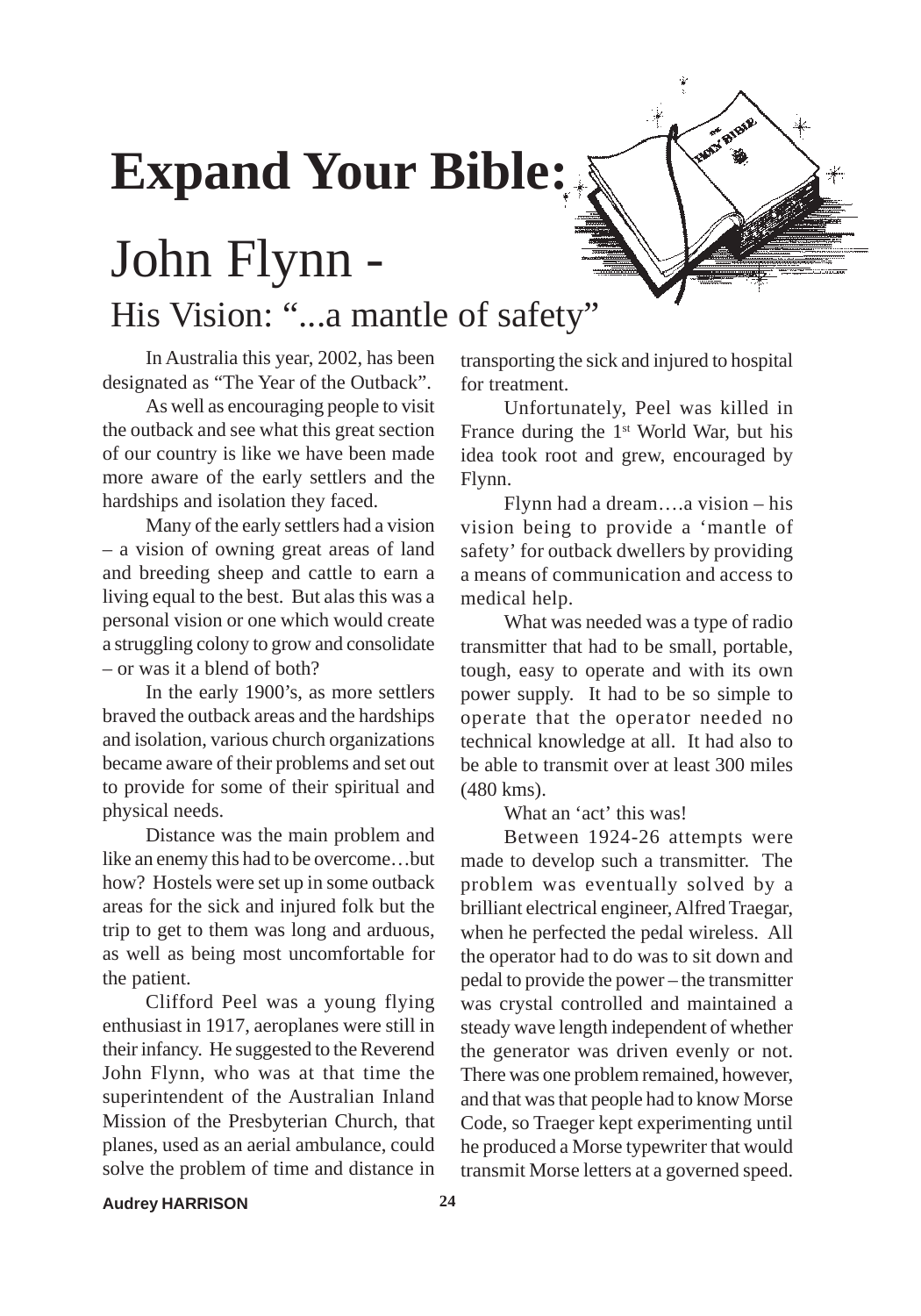Gradually pedal wirelesses were distributed to isolated stations solving the outback communication problem in general, as outback remote towers and stations were connected.

In 1928 the first flying doctor base was established at Cloncurry in north western Queensland as the town already had a hospital and an airstrip. The first appointed flying doctor, Dr. K. St. Vincent Welsh, in the first year of existence of the Flying Doctor Service flew 20,000 miles (32,000 kms) in 50 flights and attended 255 patients!!

It is interesting to note that the flying doctor service of Australia has no counterpart anywhere in the world. It operates in all states except Victoria and Tasmania, but these states still support it.

Of course many changes have taken place and much more sophisticated methods of communication are in use today. As well, more varied services are supplied by the Flying Doctor Service, but it was due to the vision of Reverend John Flynn that the many problems connected with its setting up were addressed and overcome.



He did indeed pursue his vision of providing a 'mantle of safety' for the people of the outback. The pedal wireless and Flying Doctor Service have brought life to many,

It has been suggested that if you look up at a light aircraft flying overhead, you will see that its body and wings make the shape of the cross in the sky, reminding us that Jesus' sacrifice on the cross provides us with the knowledge that we also can live under God's 'mantle of safety and receive life through Jesus Christ.

*"The light of the body is the eye: if therefore thine eye be single, thy whole body shall be full of light"* Matthew 6:22.

**25**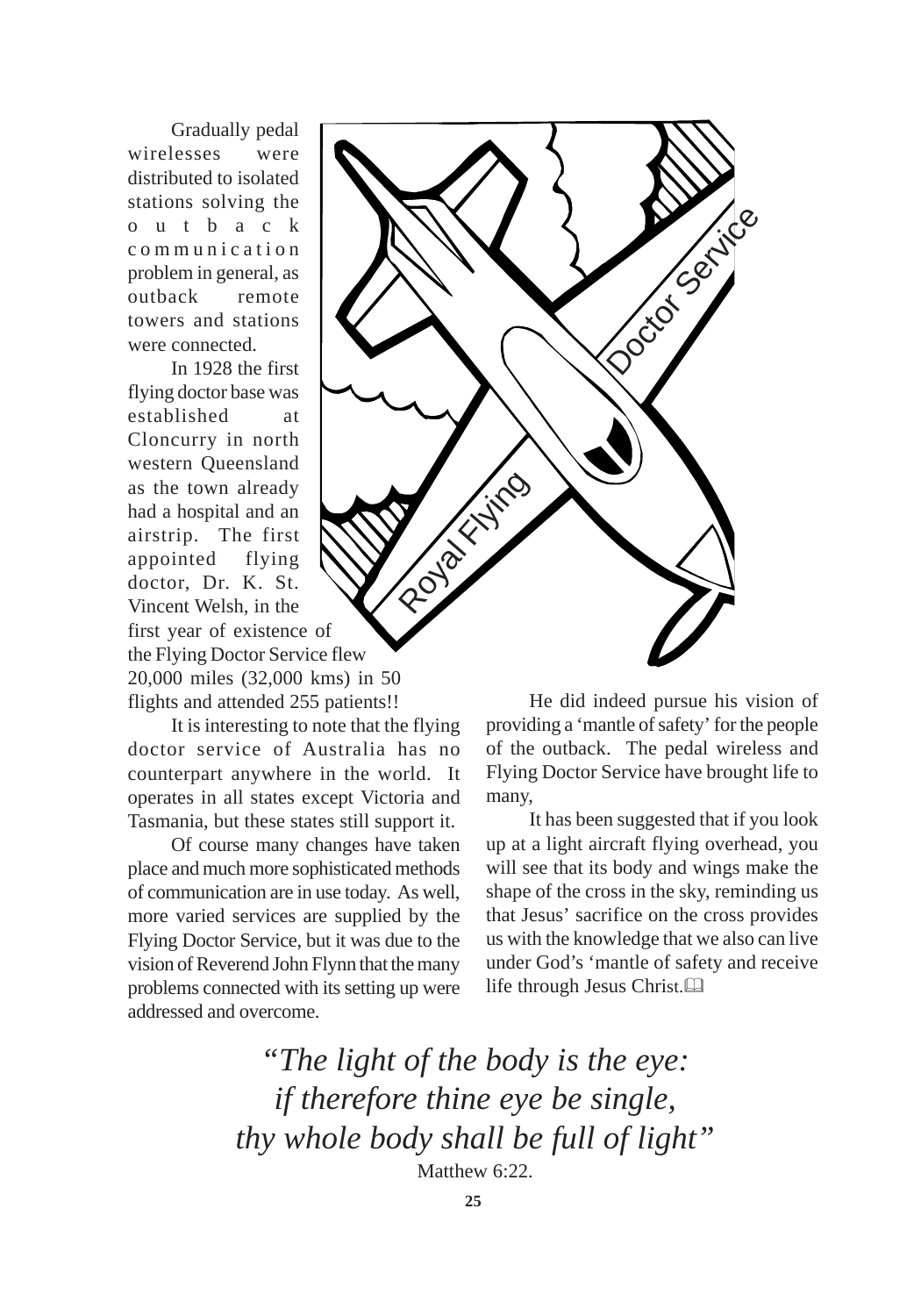## **Tychicus and Trophimus**

These two followers of Jesus Christ are mentioned in Acts 20:4 where we are also told that they were from Asia. These two men waited for Paul at Troas and then accompanied Paul on his trip from Macedonia into Jerusalem. The Asia mentioned here is not the Asia we know today, but rather an area known as Asia Minor.

Tychicus (the name means 'fortunate') was a constant companion of Paul and more specifically accompanied Paul to Jerusalem. He is referred to as a native of the Roman province of Asia so he was probably born at Ephesus or Thessalonica. When he left Greece, and was sent by him firstly to Ephesus (*"And Tychicus have I sent to Ephesus"* 2 Timothy 4:12) and then to Colosse. Paul describes Tychicus in very affectionate terms as *"…a beloved brother and faithful minister in the Lord"* Ephesians 6:21. He entrusted Tychicus with mission work in Ephesus, showing the confidence which Paul had in him. He reiterates this message to the Colossians (4:7) where he tells them, *"All my state shall Tychicus declare unto you, who is a beloved brother, and a faithful*

These descriptions given by Paul speak volumes on the character of Tychicus. We can see that Paul was an affectionate man who was extremely fond of those who he called his co-workers in the faith. The fact that he describes Tychicus as 'beloved' shows the affection and confidence which Paul had in him. We are also told that Tychicus was a 'faithful minister' – Paul could recognise the values of a good disciple when he saw it and knew that Tychicus would be a humble but effective worker for Christ.

*minister and fellowservant in the Lord…".*

Tychicus also spent time in prison with Paul during Paul's first Roman captivity and

was the bearer of letters from Paul to the Colossians and Ephesians. It is not recorded when or how Tychicus died, but many cities claim him as their Bishop. Tradition states that he was appointed Bishop of Chalcedon by St. Andrew the Apostle. His feast day is traditionally held on 29<sup>th</sup> April. And he is supposed to have ended his days as Bishop of Paphos in Cyprus.

 Trophimus (the name means 'nourishing') was also a faithful servant and friend of Paul. In 2 Timothy 4:20 we are told that Paul left Trophimus at Miletum because he was sick. In Acts 21:29 we are told that Trophimus was an Ephesian, but that he was the man incorrectly accused by the Jews of polluting the temple in Jerusalem. Tradition tells us that Joseph of Arimathea, after the resurrection, sent Trophimus to Gaul to do mission work there under the direction of the Apostle Philip. Trophimus was consecrated the first Bishop of Arles and performed an outstanding service there. It is stated that he was energetic, practical and an intelligent organizer. His Christianising endeavours embraced a large area which formed the district of Narbonne. He became the first Metropolitan of the Narbonne, with Arles as his Bishopric. Maurus Rabanus, Archbishop of Mayence (AD 776-856) in his manuscript, *Life of Mary Magdalene*, tells us regarding Joseph of Arimathea, his trip to Britain with his entourage, and the later trip of some of this entourage from Britain to Gaul,

> "Therefore the chief, St. Maximus, the blessed Parmenas, the arch deacon Trophimus and Eutropius, bishops, and the rest of the leaders of his Christian warfare, together with the God-renowned Mary Magdalene and her sister, the most blessed Martha,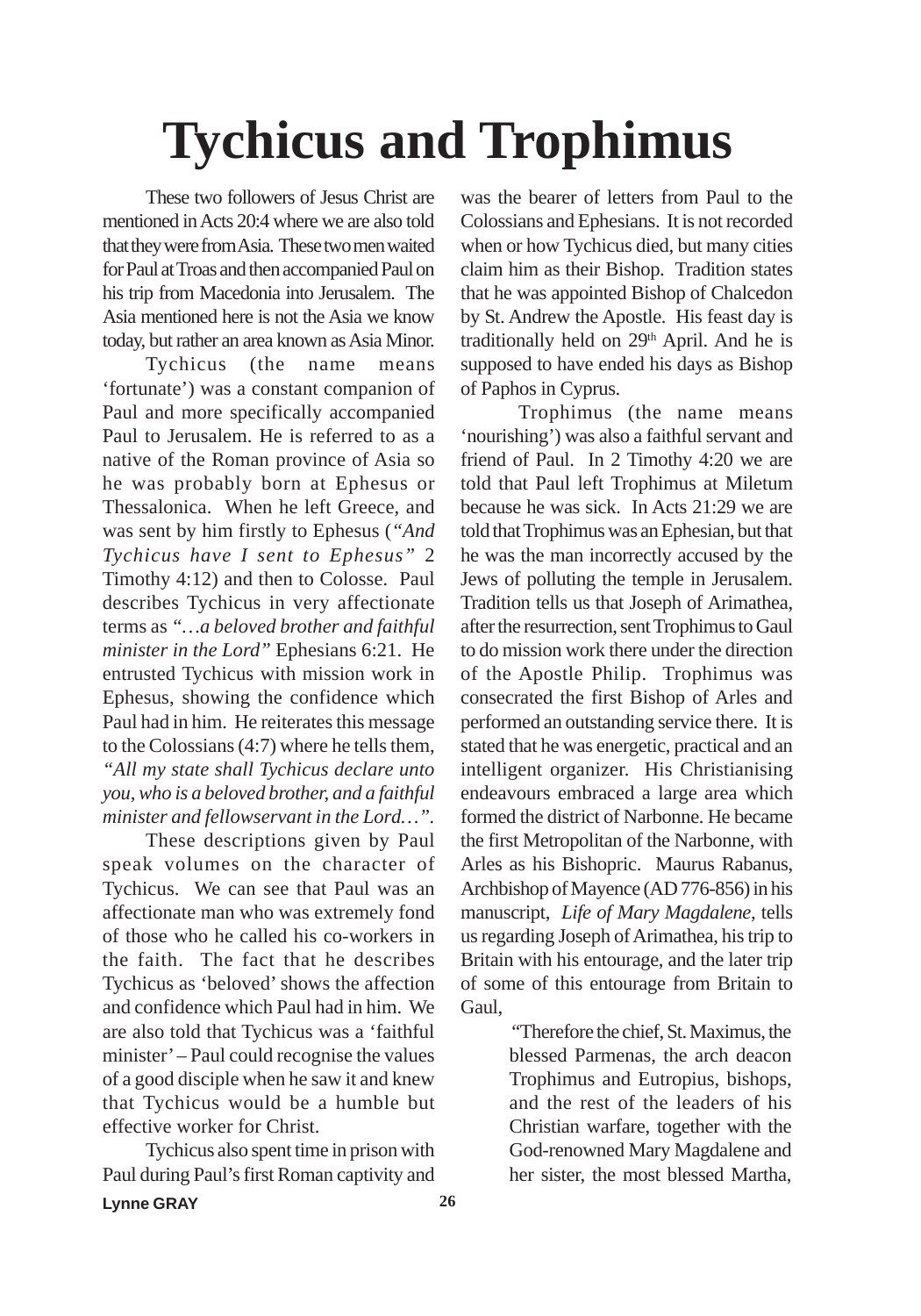

**The Roman Empire during the time of Paul**

departed by way of the sea…They came near to the city of Marseilles, in the Vienoise province of the Gauls, where the river Rhone is received by the sea. There, having called upon God, the great King of all the world, they parted, each company going to the province where the Holy Spirit had directed them, presently preaching everywhere, 'the Lord with them', and Eutropius was the first Bishop of Aquitaine".

Where Trophimus died is not recorded. Historians confuse him constantly with 2 other men known as Trophimus who were martyred in AD 277 and 280 but the years in which they were martyred precludes them even possibly being the Trophimus who was a co-worker with Paul.

Paul chose his co-workers in the faith wisely and knew that with these two men the message of Jesus Christ's redemptive work would be continued in the true spirit – in other words they shared Paul's vision. These men were not puffed up with pride, but humble, aware of their duty and heedful of keeping to the spirit of what Jesus Christ had preached. These two men were partly responsible for the spread of the Gospel throughout Europe and what was then known as Asia Minor, and as such their position is important both historically and biblically.

Bibliography

King James Version Bible

Boyd, Robert T., *Paul the Apostle*, 1995, World Publishing. Jowett, George F., *The Drama of the Lost Disciples*, 1988, Staples Printers, Rochestor, UK. Maier, Paul L., *Eusebius – The Church History*, 1999 Kregel Publications, Grand Rapids USA